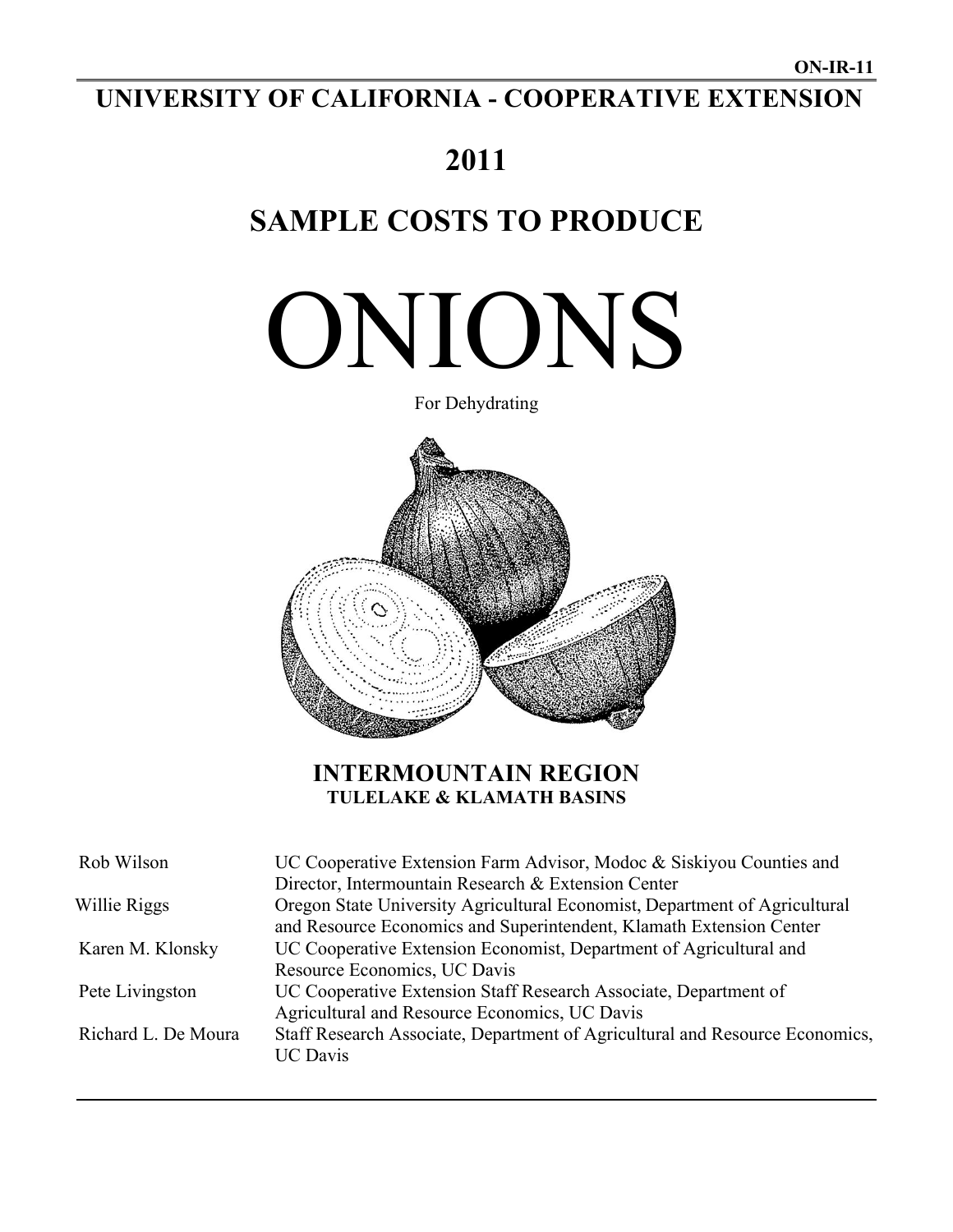## INTRODUCTION

The sample costs to produce onions for dehydration in the Tulelake Basin of the Intermountain Region are presented in this study. The study is intended as a guide only, and can be used in making production decisions, determining potential returns, preparing budgets and evaluating production loans. The practices described are based on production procedures considered typical for this crop and area but will not apply to every situation. Sample costs for labor, materials, equipment, and custom services are based on current figures. A "*Your Costs*" column in Tables 1 and 2 is provided for you to enter your costs.

The hypothetical farm operation, production practices, overhead, and calculations are described under the assumptions. For additional information or explanation of calculations used in the study call the Department of Agricultural and Resource Economics, University of California, Davis, California, 530- 752-3589 or the Intermountain Research and Extension Center, 530-667-5117.

### STUDY CONTENTS

| $\overline{3}$ |
|----------------|
| 3              |
| 5              |
| 7              |
| 8              |
| 9              |
| - 11           |
| - 13           |
| -15            |
| -16            |
| -18            |
| -19            |
| 20             |
|                |

Sample Cost of Production studies for many commodities are available and can be requested through the Department of Agricultural and Resource Economics, UC Davis, 530-752-6887. Current studies, those produced during the last five years, can be obtained from selected county UC Cooperative Extension offices or downloaded from the department website http://coststudies.ucdavis.edu.

The University of California does not discriminate in any of its policies, procedures or practices. The university is an affirmative action/equal opportunity employer.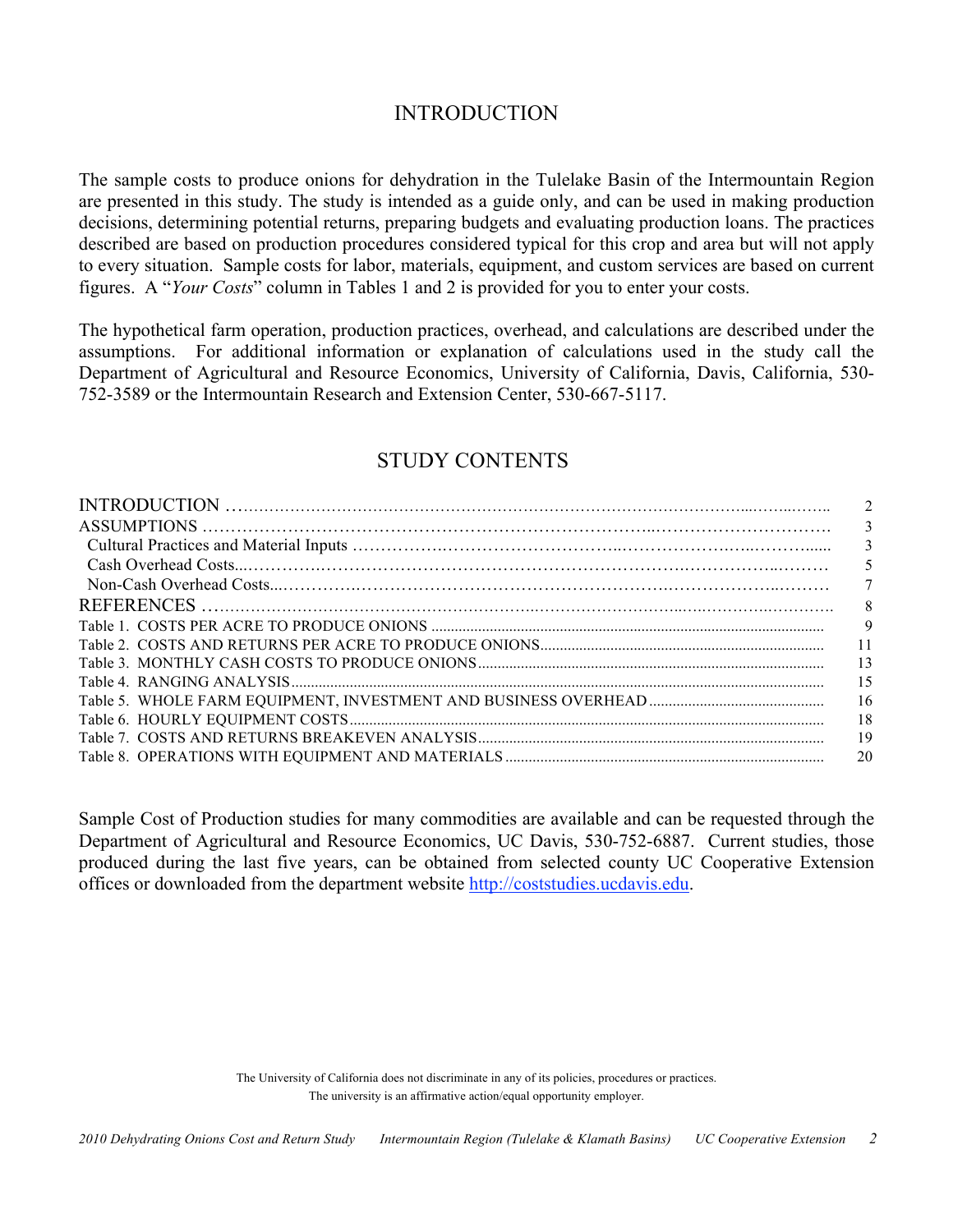## ASSUMPTIONS

The following assumptions pertain to sample costs to produce onions for the dehydration market in the Tulelake Basin of the Intermountain Region. Practices described should not be considered recommendations by the University of California, but represent production procedures considered typical for this crop and area. Some of the costs and practices may not be applicable to your situation or used during every production year. Other practices not indicated may be needed.Cultural practices and costs to produce onions will vary by grower and region, and can be significant. The practices and inputs used in this cost study serve as a sample or guide, only. The costs are presented on an annual, per acre basis. **The use of trade names in this report does not constitute an endorsement or recommendation by the University of California nor is any criticism implied by omission of other similar products.**

**Farm**. This report is based on a hypothetical 1,500 acre farm. Onions are grown on 200 acres of which the grower owns 20% of the onion acreage and rents the other 80%. The whole 1,500 acre farm has 50 acres (25 owned acres and 25 rented acres) in roads, irrigation systems, farmstead, and unused or unusable land.

Owned onion land normally ranges from \$2,000 to \$5,000 per acre. This study uses a value of \$3,500 per acre or \$3,784 per producing acre.

Rented land in this region ranges from \$300 to \$450 per acre with surface water attached to the land. The cost of the water is borne by the grower renting the land. A rental price of \$350 per acre is used in this study or \$357 per producing acre.

Typically, a grower with this amount of onion acreage will have several non-adjacent fields and the cultural practices may vary among fields. Additionally, extra costs may be involved for moving equipment between fields, but are not included in the study. Other crops that might be grown in rotation with the onions include potatoes, small grains, and alfalfa. In this report, practices completed on less than 100% of the onion acres are denoted as a percentage of the total onion crop acreage.

**Buffer Area**. Leased ground on Federal Wildlife Refuge requires a 60 foot buffer between the crop and adjacent land. Privately-owned land needs a buffer zone of 25 feet. Just over 2.5 acres are in the buffer zone and are part of the 50 acres of unused land. No chemicals are used in this portion of the field. The buffer zone is seeded with wheatgrass after two discings and irrigated with 3.0 acre-inches (AcIn) of water. The buffer area is assumed to be 1% of the onion acreage.

## **CULTURAL PRACTICES AND MATERIAL INPUTS**

**Land Preparation**. It is assumed that the ground planted to the onion crop is coming out of rotation with another crop. Land preparation begins by plowing 80% of the acreage in the fall. One-half of the ground is chiseled and 60% of the ground is ripped 1.5 times. The ground is rotospiked prior to pulling the beds 1.5 times. Once the beds are shaped and planted, solid set sprinklers are placed in the field.

**Irrigation**. Irrigation water cost is composed of a mix of 50% ground and 50% surface water. Growers with surface water use a portable pump with a diesel engine and fuel tank that is placed along a canal to move the water to the solid set pipes. The well pump lifts the groundwater and another pump pressurizes the water to adequate pressure for solid-set sprinklers. Onions are irrigated for six months after planting (April through September). A total of 33.36 acre-inches of water are sprinkled on during the growing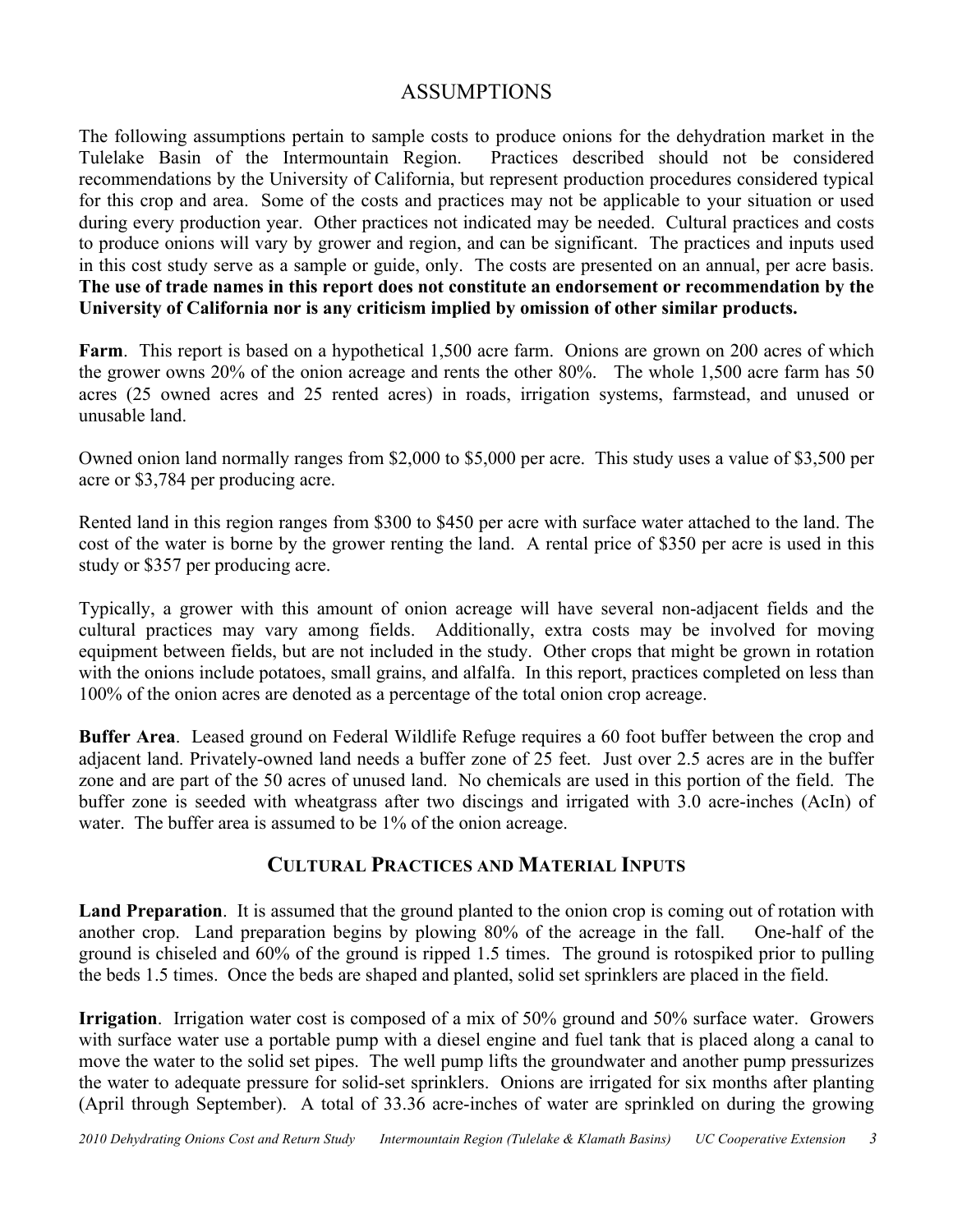season with additional water applied to the buffer area and preplant. Most fertilizers and pesticides are applied via chemigation through the sprinklers. Prior to harvest all irrigation equipment is removed from the fields.

**Fertilization**. A mixed preplant fertilizer with other nutrients is custom applied in April when the beds are shaped. Nitrogen and phosphorus are put directly into the beds prior to planting. Liquid fertilizers are applied through the sprinkler during irrigation. Ammonium sulfate (21-0-0-24) is applied as a topdress to the onions.

**Planting**. Onion seeds are provided by the processor and are treated with a fungicide. A granular pesticide (Lorsban) to manage maggots and a fungicide (Folicur) to control onion rot are applied at planting. Growers plant four lines of onions on 36 inch-beds using a six-row vacuum planter.

**Pest Management.** The pesticides and rates mentioned in this cost study are listed in UC *Integrated Pest Management Guidelines, Onion.* For more information on pest identification, monitoring, and management visit the UC IPM website at www.ipm.ucdavis.edu. Written recommendations are required for many pesticides, and are made by licensed pest control advisers. For information on pesticide use permits, contact the local county agricultural commissioner's office.

All pesticides are applied by chemigation and/or by air. Some pesticides are mixed and applied together during the same application and some are applied multiple times during the growing season.

*Weeds*. Weeds are managed with herbicides, mechanical removal, and hand weeding. Roundup is applied at 2 pints per acre by air shortly before crop emergence. This study assumes that two hand weedings (total of 15 hours per acre) will be needed to manage weed escapes for the growing season. Goal, Prowl, and Outlook are chemigated between the 2-leaf and 4-leaf stage to control weed seedlings. Fusilade is applied by air in June or July to control grass weeds.

*Insects.* At planting a granular insecticide (Lorsban) is used to control seed and seedling insects. Insecticides such as Lannate, Movento and Radiant are chemigated and/or air applied to manage insects during the growing season.

*Diseases.* Folicur, a fungicide is applied at planting to control onion rot. Fungicides such as Bravo, Quadris, Reason, and Manzate are applied via chemigation and/or by air from May through September.

**Harvest.** After sprinkler pipe removal the sides of the beds are cut away by a side cutter to lessen the amount of dirt and trash (onion tops/leaves in the furrow) put through the harvester. The tops of the onions are cut by a flail mower 2.5 times to reduce the vegetation for the harvester and then rolled. Two passes are made with mechanical onion diggers. The first pass is with a large horsepower tractor and a 4 row digger that places the onions on top of the beds while it simultaneously windrows them. In the second pass a four row digger/lifter picks up the onions and conveys them by a belt to a trailer pulled by a tractor. Two trailers support the harvester. A crew on the digger sorts the onions, pulling out clods and rot.

Growers may choose to own harvesting equipment, purchased either new or used, or hire a custom harvester. Many factors are important in deciding which harvesting option a grower uses. These considerations and appropriate method of analysis are discussed in *"Acquiring Alfalfa Hay Harvest Equipment: A Financial Analysis of Alternatives".*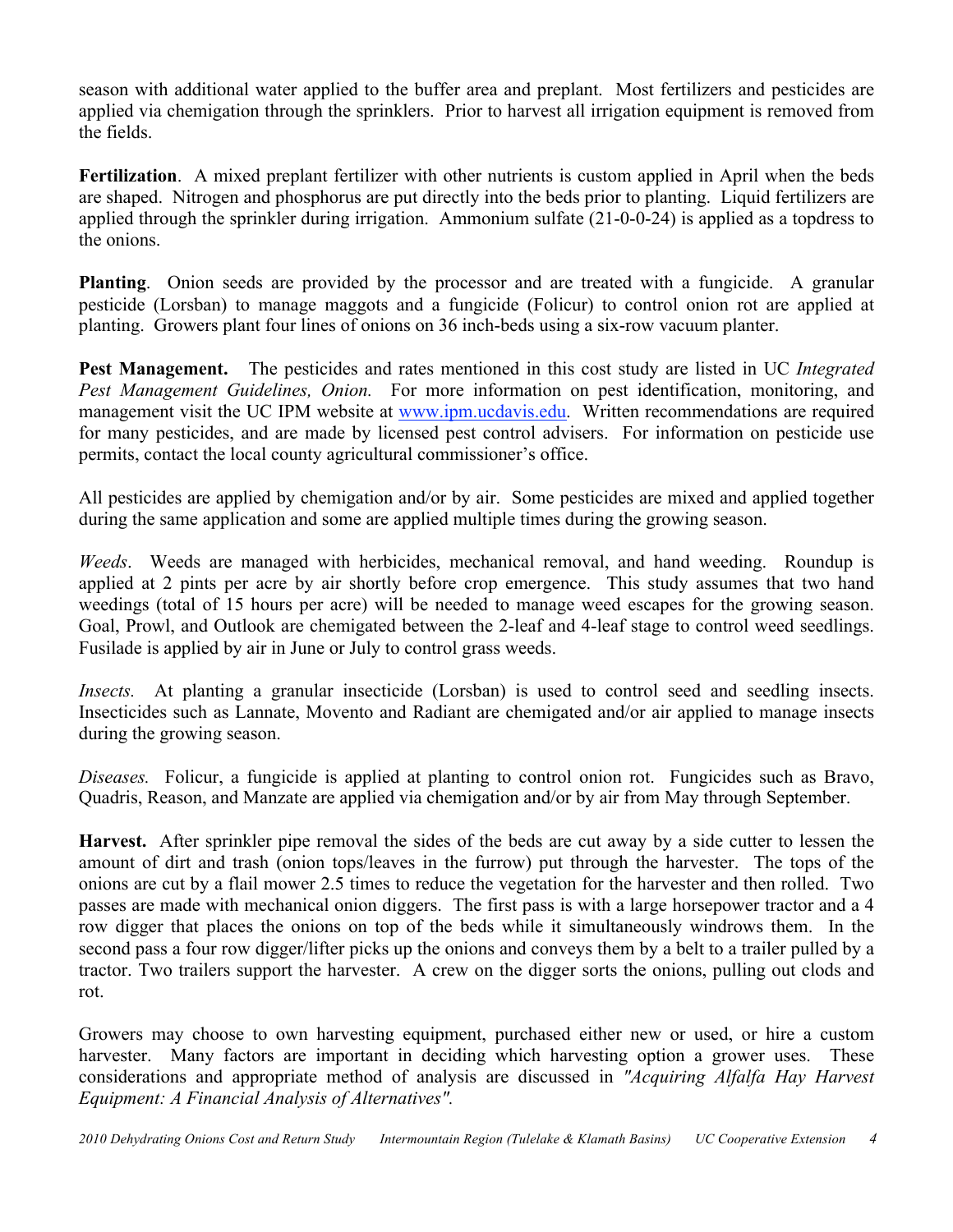**Transportation.** The grower transports the onions from the harvester to the field's edge. Hauling onions from the field over the road is the responsibility of the dehydrating company.

**Yields**. The crop yield used in this study is 480 hundredweight (cwt) per acre. Yields have varied over the years in the Tulelake Basin of the Intermountain Region and are shown in Table A.

**Returns**. The county averages for the last five years are shown in Table A. The table also includes the weighted average price in the Klamath Basin of the Intermountain Region during 2005

| Onions (for Dehydration) | Acres | Yields         | <b>Base Price</b> | Incentive     |
|--------------------------|-------|----------------|-------------------|---------------|
| -- Year --               |       | -- Cwt/Acre -- | $-$ S/Cwt $-$     | $-$ S/Cwt $-$ |
| 2005                     | 2,488 | 459            | \$4.95            | \$0.40        |
| 2006                     | 2,650 | 450            | \$4.95            | \$0.40        |
| 2007                     | 3,386 | 521            | \$5.50            | \$0.40        |
| 2008                     | 2,606 | 484            | \$6.30            | \$0.40        |
| 2009                     | 3.155 | 502            | \$6.50            | \$0.40        |
| 5 Year Average           | 2,857 | 483            | \$5.64            | \$0.40        |

Source: Tulelake Irrigation District, 2005-2009

through 2009. A current selling price of \$6.00 per cwt of fresh onions is used to estimate market income. In this study, growers are paid an additional incentive of \$0.30 per cwt.

**Assessments**: In the Tulelake area, onion growers pay three assessments. A \$0.00625 per cwt charge supports garlic and onion research done by the California Garlic and Onion Research Board. Tulelake Growers Association assesses its members \$2.50 per acre. Additionally, an inspection fee of \$7.50 per acre is charged for any onion transported over the highway.

**Risk**. Risks associated with onion production are not assigned a production cost. While this study makes an effort to model a production system based on typical, real world practices, it cannot fully represent financial, agronomic and market risks which affect the profitability and economic viability of onion production.

**Labor**. Labor rates of \$20.55 per hour for machine operators and \$13.70 for non-machine workers includes payroll overhead of 37%. The basic hourly wages are \$15.00 for machine operators and \$10.00 for non-machine labor. The overhead includes the employers' share of federal and California state payroll taxes, workers' compensation insurance for field crops (code 0171), and a percentage for other possible benefits. Workers' compensation insurance costs will vary among growers, but for this study the cost is based upon the average industry final rate as of January 2010 (California Department of Insurance). Labor for operations involving machinery are 20% higher than the operation time given in Table 1 to account for the extra labor involved in equipment set up, moving, maintenance, work breaks, and field repair.

# **Cash Overhead**

**Cash Overhead**. Cash overhead consists of various cash expenses paid out during the year that are assigned to the whole farm and not to a particular operation. These costs include property taxes, interest on operating capital, office expense, liability and property insurance, rents, and investment repairs.

*Property Taxes*. Counties charge a base property tax at the rate of 1% on the assessed value of the property including land, equipment, buildings, and improvements. In some counties special assessment districts exist and charge additional taxes on property. For this study, county taxes are calculated as 1% of the average value of the property. Average value equals new cost plus salvage value divided by 2 on a per acre basis. Land value is assumed to remain unchanged.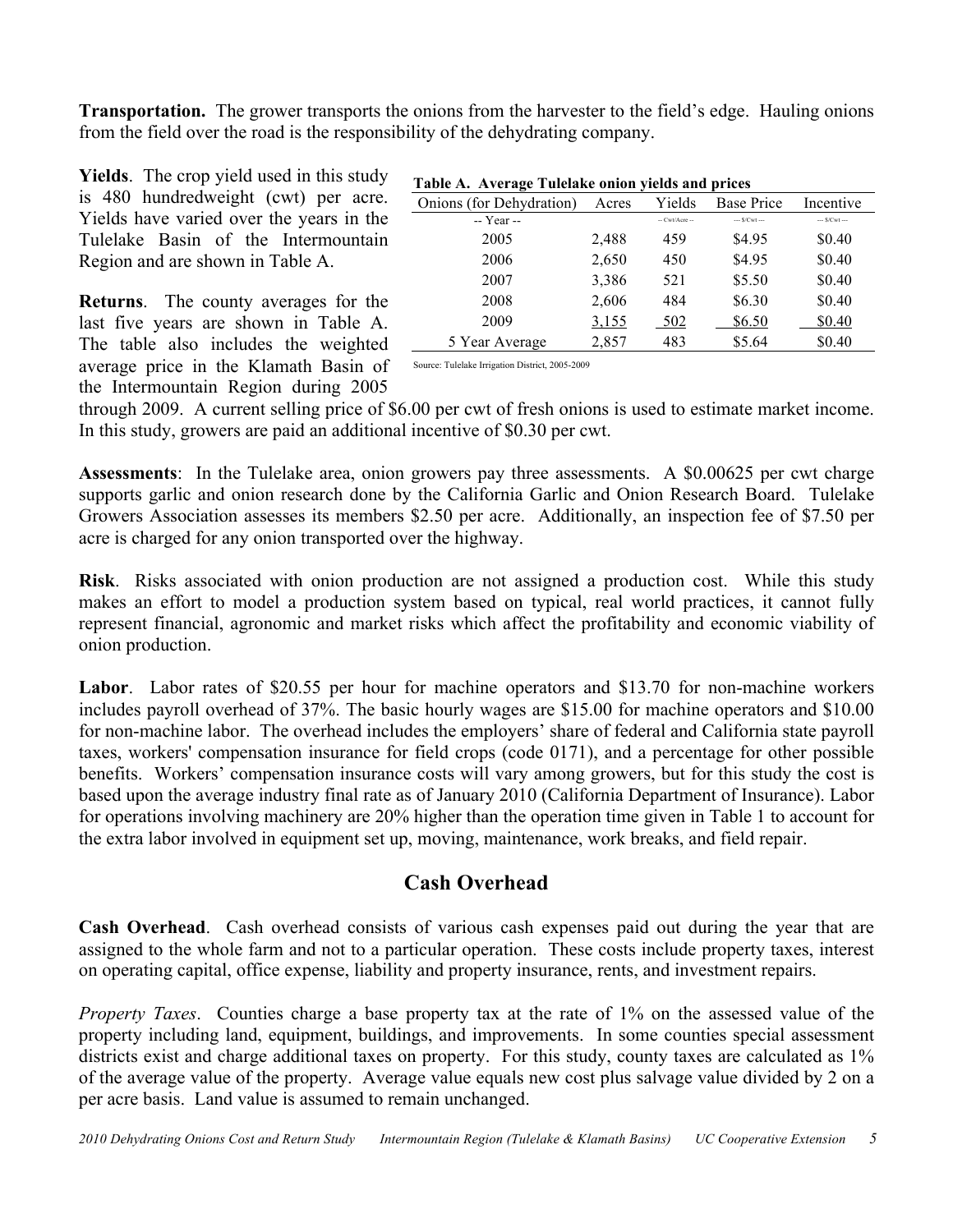*Equipment Operating Costs*. Equipment costs are composed of three parts: operating costs, cash overhead, and non-cash overhead. Both of the overhead factors are discussed in later sections. The operating costs consist of repairs, fuel, and lubrication. The fuel, lube, and repair cost per acre for each operation in Table 1 is determined by multiplying the total hourly operating cost in Table 6 for each piece of equipment used for the selected operation by the hours per acre. Tractor time is 10% higher than implement time for a given operation to account for setup, travel and down time.

Repair costs are based on purchase price, annual hours of use, total hours of life, and repair coefficients formulated by American Society of Agricultural Engineers (ASAE). Fuel and lubrication costs are also determined by ASAE equations based on maximum power-take-off (PTO) horsepower, and fuel type. Prices for on-farm delivery of diesel and gasoline are \$2.67 and \$3.10 per gallon, respectively. Fuel costs are derived from the 2010 Energy Information Administration (EIA) monthly data. The cost includes a 2.5% local sales tax on diesel fuel and 7.5% sales tax on gasoline. Gasoline also includes federal and state excise tax, which are refundable for on-farm use when filing your income tax.

*Interest on Operating Capital.* Interest on operating capital is based on cash operating costs calculated monthly until harvest at a nominal rate of 5.75% per year. It is assumed that all cash operations are financed. A nominal interest rate is the typical market cost of borrowed funds. Any postharvest costs of operations are discounted back to the harvest month using a negative interest charge. Rate is typical lending rate for a basic loan as reported by a local farm lending agency as of January 1, 2011.

**Insurance***.* Insurance for farm investments varies depending on the assets included and the amount of coverage. Property insurance provides coverage for property loss and is charged at 0.775% of the average value of the assets over their useful life. Liability insurance covers accidents on the farm and costs \$1,410 for the entire farm or \$0.94 per acre.

**Crop Insurance***.* The growers reported paying \$83 per acre for crop insurance.

**Office Expense***.* Office and business expenses are estimated at \$14.83 per acre. These expenses include office supplies, telephones, bookkeeping, accounting and legal fees, road maintenance, and miscellaneous business expenses.

**Field Supervisors' Salary***.* Supervisor salaries for the entire farm, including insurance, payroll taxes, and benefits, and are \$85,285 per year for two supervisors. Onions comprise 13% of the land and the same percentage is used to allocate salary cost to potatoes. The costs are \$11,087 for 200 acres or \$55.44 per acre. Any returns above total costs are considered returns on risk and investment to management (or owners).

**Rent***.* Cash rents range from \$300 to \$450 per producing acre. The grower in this study rents 160 producing or planted acres and the pays \$350 per rented acre to the landlord. The rent cost is charged to the onion enterprise (160 acres) at \$357 per producing acre. The non-producing acres are roads, irrigation system, and equipment yard.

**Irrigation Pipe Rental***.* The irrigation system in this study is a canal with a portable powered low lift pump that pumps the water into the irrigation pipes and sprinklers. The irrigation pipe and all of the needed parts for a solid set system are rented.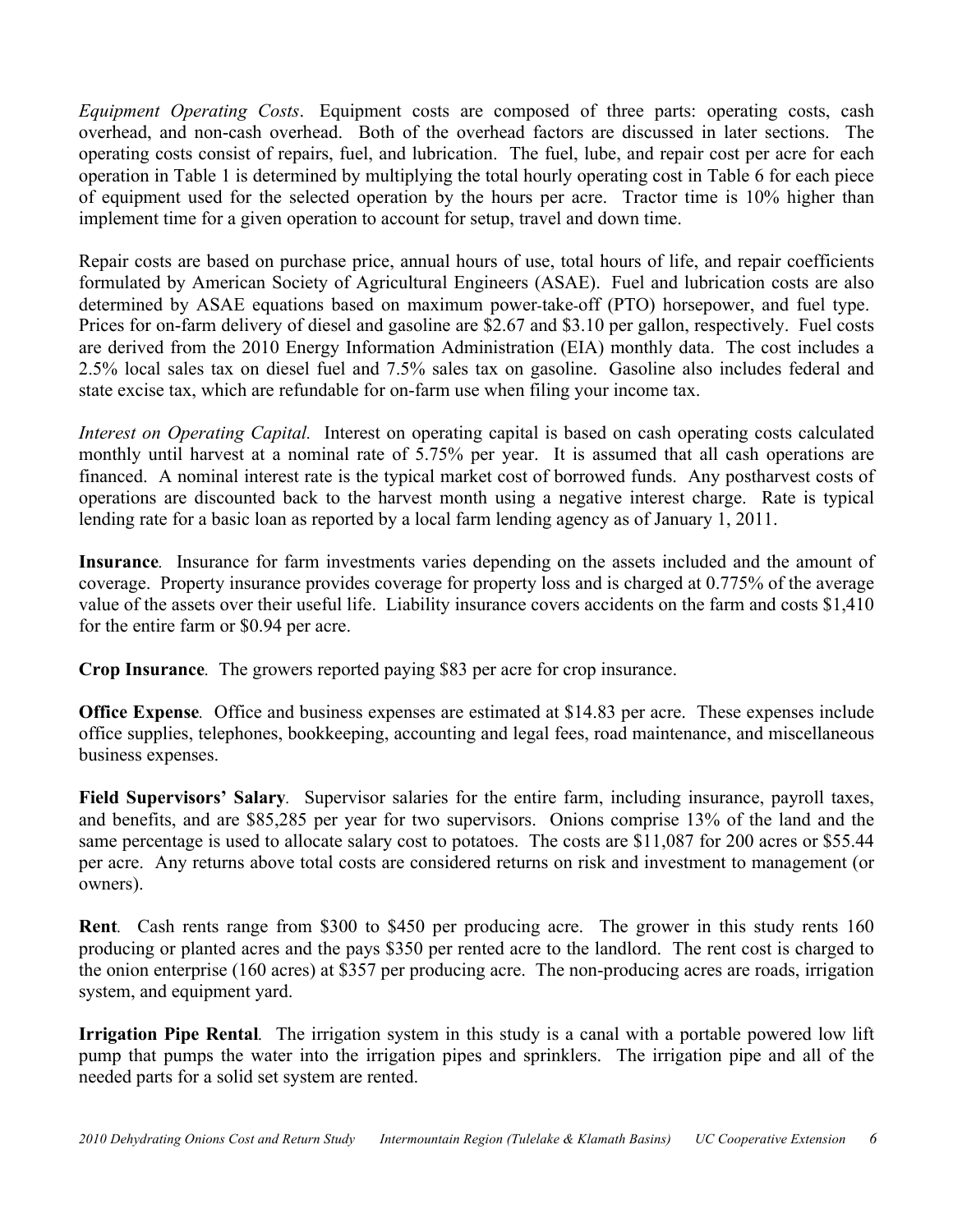**Investment Repairs***.* Annual cash maintenance or repair costs are associated with investments under non-cash overhead. Repairs to the fuel tanks and pumps, shop building, shop tools, irrigations system, tool carrier, and fuel wagon are calculated at 2% of new cost distributed over the investment life.

# **Non-Cash Overhead Costs**

Non-cash overhead is calculated as the capital recovery cost for equipment and other farm investments. This study shows the current purchase price for new equipment and then adjusts the price to 55% of new cost to indicate a mix of new and used equipment. **See Table 5 for list and description of Non-Cash Overhead items (Investments).**

*Capital Recovery Costs*. Capital recovery cost is the annual depreciation and interest costs for a capital investment. It is the amount of money required each year to recover the difference between the purchase price and salvage value (unrecovered capital). Put another way, it is equivalent to the annual payment on a loan for the investment with the down payment equal to the discounted salvage value. This is a more complex method of calculating ownership costs than straight-line depreciation and opportunity costs, but more accurately represents the annual costs of ownership because it takes the time value of money into account (Boehlje and Eidman). The calculation for the annual capital recovery costs is as follows: ((Purchase Price-Salvage Value) x (Capital Recovery Factor)) + (Salvage Value x Interest Rate).

*Salvage Value*. Salvage value is an estimate of the remaining value of an investment at the end of its useful life. For farm machinery (tractors and implements) the remaining value is a percentage of the new cost of the investment (Boehlje and Eidman). The percent remaining value is calculated from equations developed by the American Society of Agricultural Engineers (ASAE) based on equipment type and years of life. The life in years is estimated by dividing the wear-out life, as given by ASAE by the annual hours of use in this operation. For other investments including irrigation systems, buildings, and miscellaneous equipment, the value at the end of its useful life is zero. The salvage value for land is equal to the purchase price because land does not depreciate. The purchase price and salvage value for certain equipment and investments are shown in Table 5.

*Capital Recovery Factor.* Capital recovery factor is the amortization factor or annual payment whose present value at compound interest is 1. The amortization factor is a table value that corresponds to the interest rate used and the life of the machine.

*Interest Rate.* The interest rate of 4.75% is used to calculate capital recovery cost is the effective long term interest rate in January 2011. The interest rate is provided by a local farm lending agency and will vary according to risk and amount of loan.

*Equipment***.** Other equipment is listed as investments and is used on the entire farm. The cost of these investments shows up as non-cash cost in tables 1 and 2. Each investment's current purchase price, assumed years of life, and other costs are listed in Table 4.

**Table Values.** Due to rounding, the totals may be slightly different from the sum of the components.

**Acknowledgements**. The authors appreciate the help provided by those growers and other cooperators who provided information for this study.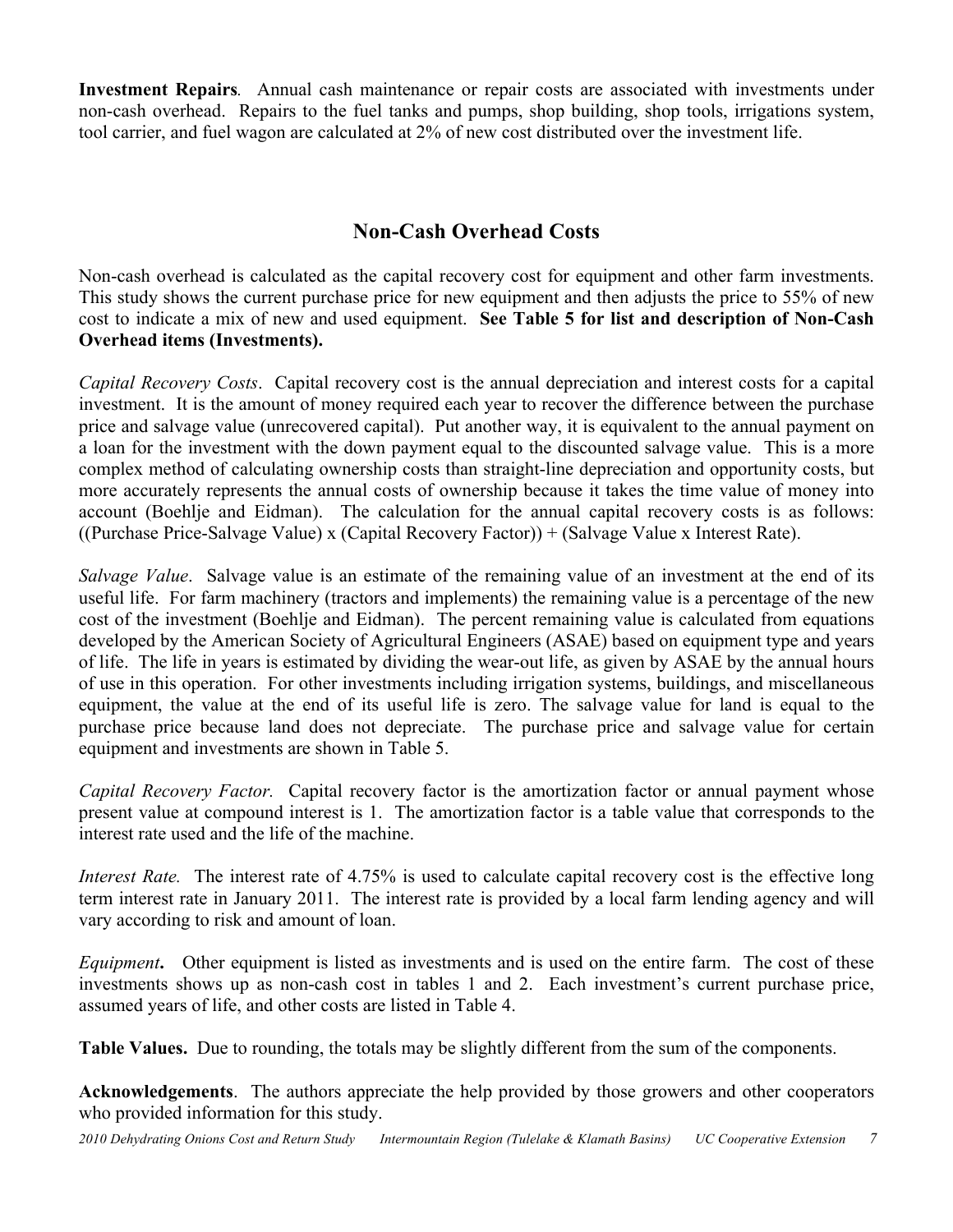# **REFERENCES**

- American Society of Agricultural Engineers. 2002. *American Society of Agricultural Engineers Standards Yearbook*. Russell H. Hahn and Evelyn E. Rosentreter (ed.) St. Joseph, MO. 41st edition.
- Boehlje, Michael D., and Vernon R. Eidman. 1984. *Farm Management*. John Wiley and Sons. New York, NY
- Blank, Steve, Karen Klonsky, Kim Norris, and Steve Orloff. 1992. *Acquiring Alfalfa Hay Equipment: A Financial Analysis of Alternatives*. University of California. Oakland, CA: Giannini Information Series No. 92-1. http://giannini.ucop.edu/InfoSeries/921-HayEquip.pdf. Internet accessed April, 2007.

Tulelake Irrigation District. 2005. 2005 Crop Report.

Tulelake Irrigation District. 2006. 2006 Crop Report.

Tulelake Irrigation District. 2007. 2007 Crop Report.

Tulelake Irrigation District. 2008. 2008 Crop Report.

Tulelake Irrigation District. 2009. 2009 Crop Report.

Integrated Pest Management Education and Publications. 2010. UC IPM Pest Management Guidelines: Onion. In M. L. Flint (ed.) *UC IPM Pest Management Guidelines*. University of California. Division of Agriculture and Natural Resources. Oakland, CA. Publication 3339. http://www.ipm.ucdavis.edu/IPMPROJECT/pestmgmt.html#PMG. Internet accessed March, 2011.

Statewide Integrated Pest Management Project. 1992. *Integrated Pest Management for Onion*. Second Edition. University of California. Division of Agriculture and Natural Resources. Oakland, CA: Publication 3280.

Carlson L., Harry, Karen M. Klonsky, and Pete Livingston. 2008. *Sample Costs To Produce Onions for Dehydrating Tulelake Basin in the Intermountain Region.* University of California, Cooperative Extension. Department of Agricultural and Resource Economics. Davis, CA.

For information concerning the above or other University of California publications, contact UC DANR Communications Services at 1-800-994-8849, online at www.ucop.edu, or your local county UC Cooperative Extension office.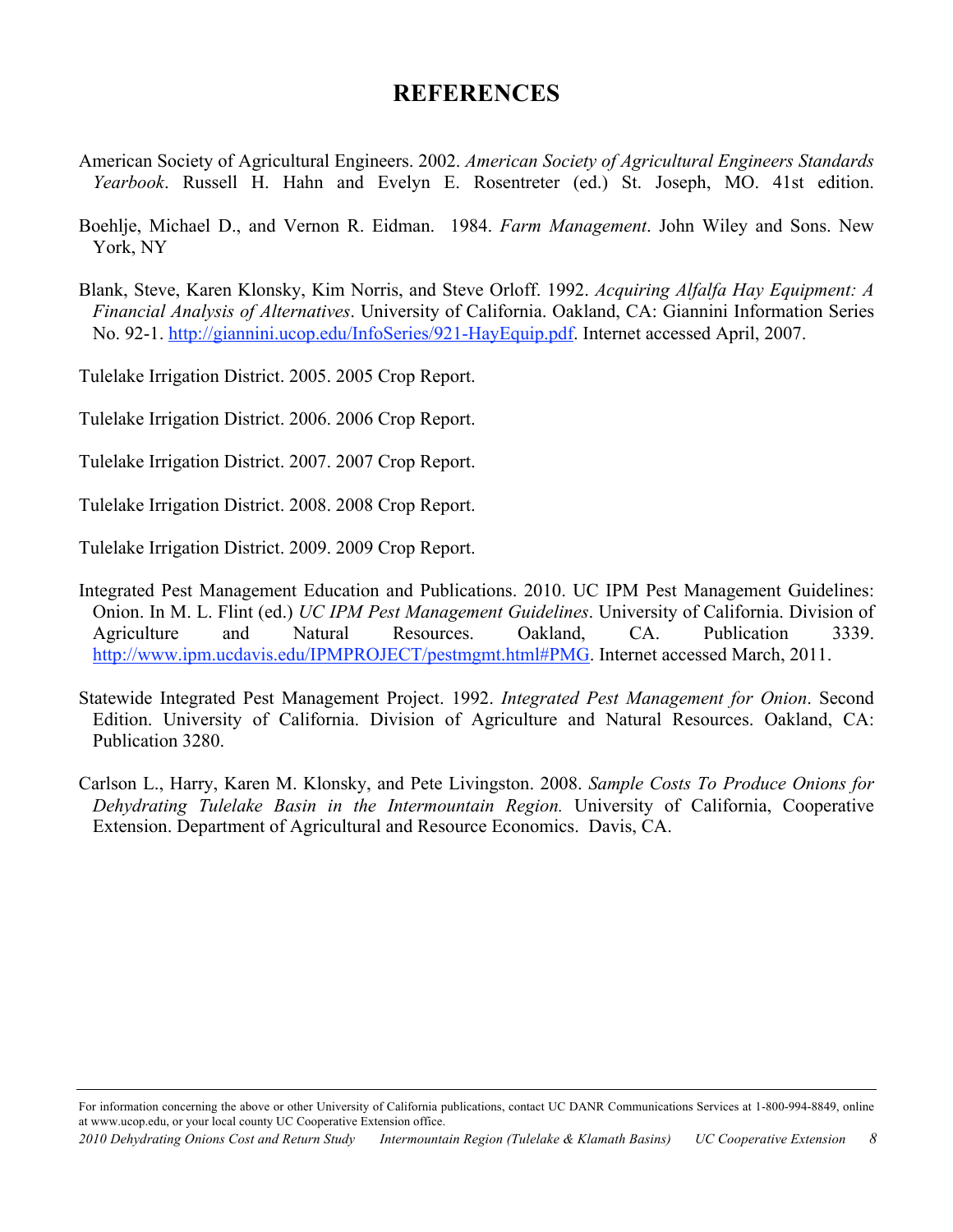#### UC COOPERATIVE EXTENSION **Table 1. COSTS PER ACRE TO PRODUCE ONIONS FOR DEHYDRATING** INTERMOUNTAIN REGION - TULELAKE BASIN 2011

|                                                                                   | Operation    |                    |                                |                      |                              |                |      |
|-----------------------------------------------------------------------------------|--------------|--------------------|--------------------------------|----------------------|------------------------------|----------------|------|
|                                                                                   | Time         | Labor              | Fuel, Lube                     | Material             | Custom/                      | Total          | Your |
| Operation                                                                         | (Hrs/A)      | Cost               | & Repairs                      | Cost                 | Rent                         | Cost           | Cost |
| Cultural:                                                                         |              |                    |                                |                      |                              |                |      |
| Land Prep: Plow (80% of acres)                                                    | 0.37         | 9                  | 21                             | $\mathbf{0}$         | $\boldsymbol{0}$             | 30             |      |
| Land Prep: Chisel (50% of acres)                                                  | 0.17         | $\overline{4}$     | 8                              | $\mathbf{0}$         | $\boldsymbol{0}$             | 12             |      |
| Buffer Area: Disc 2X, Plant Wheatgrass, Irrigate. (1% of acres)                   | 0.00         | $\mathbf{0}$       | $\overline{0}$                 | $\theta$             | $\boldsymbol{0}$             | $\mathbf{1}$   |      |
| Land Prep: Rip $1.5X$ (60% of acres)                                              | 0.41         | 10                 | 16                             | $\theta$<br>$\theta$ | $\boldsymbol{0}$<br>$\theta$ | 26             |      |
| Land Prep: Rotospike 1.5X                                                         | 0.54<br>0.17 | 13<br>4            | 33<br>$7\phantom{.0}$          | 240                  | $\theta$                     | 47<br>251      |      |
| Land Prep: Pull Beds. Fertilize: (10-34-0, 16-20-0)<br>Land Prep: Shape Beds 1.5X | 0.17         | $\overline{4}$     | 8                              | $\theta$             | $\theta$                     | 12             |      |
| Irrigate: Set up Solid Set Sprinklers & Pumps                                     | 0.15         | $\mathfrak{2}$     | $\boldsymbol{0}$               | $\theta$             | $\mathbf{0}$                 | $\overline{2}$ |      |
| Land Prep: Roll Beds                                                              | 0.18         | $\overline{4}$     | 5                              | $\mathbf{0}$         | $\mathbf{0}$                 | 10             |      |
| TOTAL PREPLANT COSTS                                                              | 2.16         | 52                 | 99                             | 240                  | $\boldsymbol{0}$             | 391            |      |
| Plant: Onions (seed furnished). Insecticide: (Lorsban). Disease: (Folicur)        | 0.23         | 6                  | 16                             | 74                   | $\mathbf{0}$                 | 96             |      |
| Irrigate: (water $&$ labor)                                                       | 10.36        | 142                | $\boldsymbol{0}$               | 146                  | $\boldsymbol{0}$             | 288            |      |
| Weed: $(a)$ crop preemergence (Roundup)                                           | 0.00         | $\boldsymbol{0}$   | $\boldsymbol{0}$               | 10                   | 9                            | 19             |      |
| Weed: (Goal, Prowl, Outlook) 2X. Irrigate: (water & labor)                        | 1.00         | 14                 | $\boldsymbol{0}$               | 83                   | $\boldsymbol{0}$             | 97             |      |
| Weed: Hand Hoe 2X                                                                 | 15.00        | 206                | $\mathbf{0}$                   | $\mathbf{0}$         | $\theta$                     | 206            |      |
| Fertilize: (UN32, APS). Irrigate: (water & labor)                                 | 0.50         | 7                  | $\overline{0}$                 | 126                  | $\theta$                     | 132            |      |
| Weed: Cultivate                                                                   | 0.11         | 3                  | 4                              | $\mathbf{0}$         | $\overline{0}$               | $\tau$         |      |
| Weed: (Fusilade)                                                                  | 0.00         | $\mathbf{0}$       | $\overline{0}$                 | 27                   | 9                            | 36             |      |
| Fertilize: Topdress (21-0-0)                                                      | 0.13         | 3                  | 7                              | 72                   | $\theta$                     | 82             |      |
| Insect: (Lannate). Fungicide: (Bravo). Irrigate: (water & labor)                  | 0.76         | 10                 | $\boldsymbol{0}$               | 82                   | $\boldsymbol{0}$             | 92             |      |
| Insect: (Movento, Radiant) 2X                                                     | 0.00         | $\boldsymbol{0}$   | $\boldsymbol{0}$               | 182                  | 19                           | 201            |      |
| Disease: (Quadris) (50% air, 50% chemigation)                                     | 0.00         | $\mathbf{0}$       | $\overline{0}$                 | 25                   | 5                            | 30             |      |
| Disease: (Manzate) 2X (50% air, 50% chemigation)                                  | 0.00<br>3.00 | $\mathbf{0}$<br>41 | $\mathbf{0}$<br>$\overline{0}$ | 41<br>$\mathbf{0}$   | 9<br>$\mathbf{0}$            | 51<br>41       |      |
| Irrigate: Take out pump and pipe<br>Disease: (Reason) (50% air, 50% chemigation)  | 0.00         | $\mathbf{0}$       | $\overline{0}$                 | 32                   | 5                            | 37             |      |
| Pickup Use (6 pickups)                                                            | 0.38         | 28                 | 13                             | $\mathbf{0}$         | $\mathbf{0}$                 | 41             |      |
| ATV Use (2 ATVs)                                                                  | 0.19         | 9                  | $\overline{c}$                 | $\mathbf{0}$         | $\mathbf{0}$                 | 11             |      |
| TOTAL CULTURAL COSTS                                                              | 31.66        | 469                | 41                             | 899                  | 56                           | 1,465          |      |
| Harvest:                                                                          |              |                    |                                |                      |                              |                |      |
| Cut Bed Sides                                                                     | 0.11         | 3                  | 3                              | $\boldsymbol{0}$     | $\boldsymbol{0}$             | 6              |      |
| Top Onions 2.5X                                                                   | 0.72         | 18                 | 39                             | $\theta$             | $\mathbf{0}$                 | 57             |      |
| Roll Onions                                                                       | 0.09         | $\overline{2}$     | $\mathbf{1}$                   | $\theta$             | $\theta$                     | $\overline{4}$ |      |
| Dig Onions & Windrow                                                              | 0.57         | 14                 | 30                             | $\mathbf{0}$         | $\mathbf{0}$                 | 44             |      |
| Lift Out Onions & Sort                                                            | 0.57         | 14                 | 34                             | $\mathbf{0}$         | 140                          | 188            |      |
| Field Haul Onions                                                                 | 1.00         | 107                | 36                             | $\mathbf{0}$         | $\boldsymbol{0}$             | 143            |      |
| TOTAL HARVEST COSTS                                                               | 3.06         | 158                | 143                            | $\mathbf{0}$         | 140                          | 440            |      |
| Assessments:                                                                      |              |                    |                                |                      |                              |                |      |
| CA Garlic and Onion Research Board                                                | 0.00         | $\boldsymbol{0}$   | $\boldsymbol{0}$               | $\mathfrak{Z}$       | $\boldsymbol{0}$             | 3              |      |
| Tulelake Growers Association                                                      | 0.00         | $\boldsymbol{0}$   | $\boldsymbol{0}$               | $\mathfrak{Z}$       | $\boldsymbol{0}$             | 3              |      |
| Inspection Fee                                                                    | 0.00         | $\mathbf{0}$       | $\mathbf{0}$                   | 8                    | $\mathbf{0}$                 | 8              |      |
| TOTAL ASSESSMENTS                                                                 | 0.00         | $\mathbf{0}$       | $\theta$                       | 13                   | $\mathbf{0}$                 | 13             |      |
| Interest on operating capital $@$ 5.75%                                           |              |                    |                                |                      |                              | 48             |      |
| TOTAL OPERATING COSTS/ACRE                                                        | 0.00         | 626                | 184                            | 899                  | 196                          | 2,358          |      |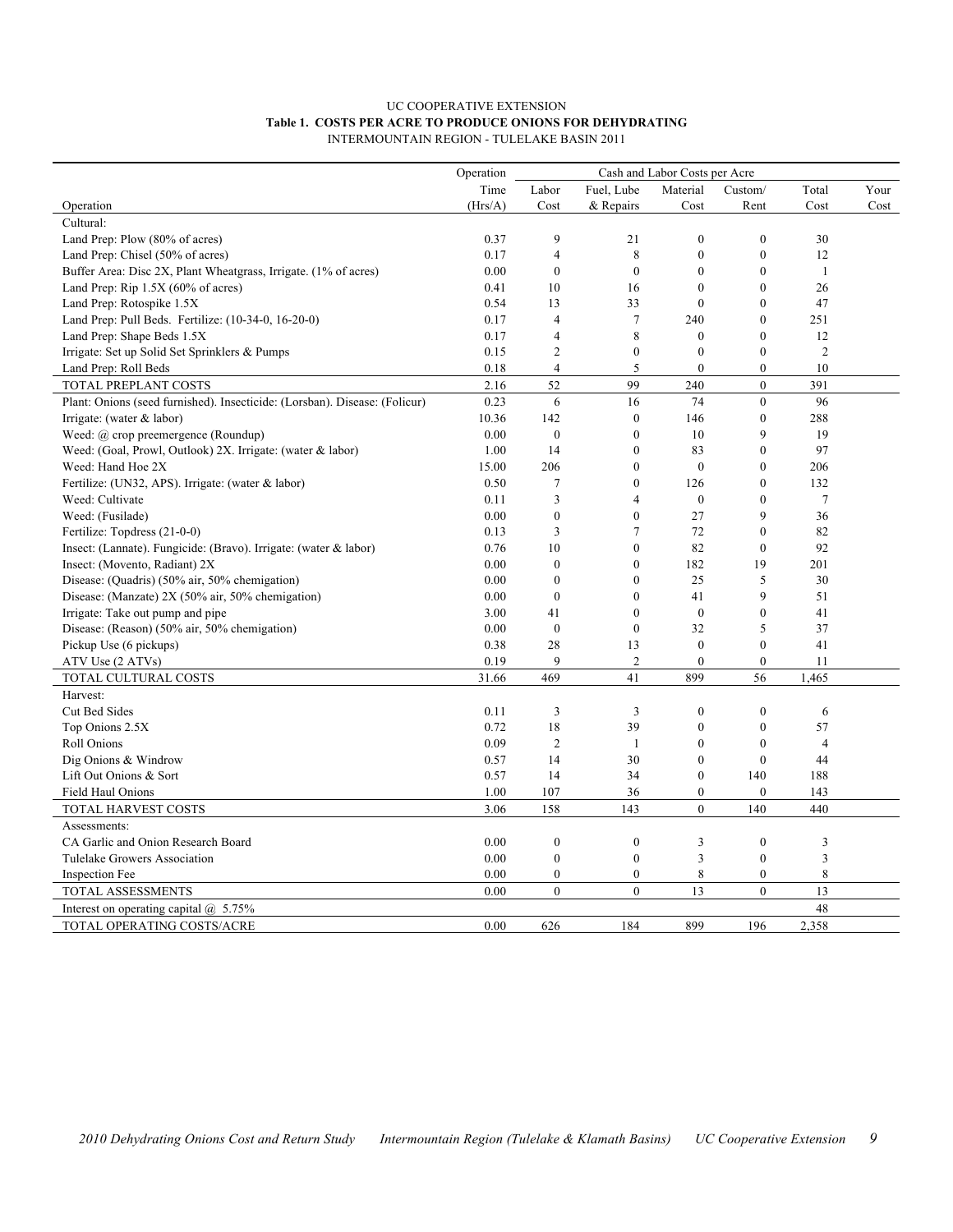#### UC COOPERATIVE EXTENSION **Table 1. CONTINUED** INTERMOUNTAIN REGION - TULELAKE BASIN 2011

|                               | Operation | Cash and Labor Costs per Acre |            |                    |         |                |      |  |
|-------------------------------|-----------|-------------------------------|------------|--------------------|---------|----------------|------|--|
|                               | Time      | Labor                         | Fuel, Lube | Material           | Custom/ | Total          | Your |  |
| Operation                     | (Hrs/A)   | Cost                          | & Repairs  | Cost               | Rent    | Cost           | Cost |  |
| Cash Overhead:                |           |                               |            |                    |         |                |      |  |
| Liability Insurance           |           |                               |            |                    |         |                |      |  |
| Office Expense                |           |                               |            |                    |         | 15             |      |  |
| <b>Field Sanitation</b>       |           |                               |            |                    |         |                |      |  |
| Land Rent                     |           |                               |            |                    |         | 357            |      |  |
| Field Supervisor              |           |                               |            |                    |         | 58             |      |  |
| Irrigation Pipe Rental        |           |                               |            |                    |         | 175            |      |  |
| Crop Insurance                |           |                               |            |                    |         | 83             |      |  |
| Property Taxes                |           |                               |            |                    |         | 44             |      |  |
| Property Insurance            |           |                               |            |                    |         | 6              |      |  |
| <b>Investment Repairs</b>     |           |                               |            |                    |         | $\overline{4}$ |      |  |
| TOTAL CASH OVERHEAD COSTS     |           |                               |            |                    |         | 744            |      |  |
| TOTAL CASH COSTS/ACRE         |           |                               |            |                    |         | 3,102          |      |  |
| NON-CASH OVERHEAD             |           | Per Producing                 |            | <b>Annual Cost</b> |         |                |      |  |
|                               |           | Acre                          |            | Capital Recovery   |         |                |      |  |
| Shop Buildings                |           | 59                            |            | 4                  |         | 4              |      |  |
| <b>Storage Buildings</b>      |           | 24                            |            | $\overline{2}$     |         | $\overline{2}$ |      |  |
| Fuel Tanks & Pumps            |           | 18                            |            |                    |         |                |      |  |
| Shop Tools                    |           | 12                            |            |                    |         |                |      |  |
| Portable Pumps (2)            |           | 15                            |            |                    |         |                |      |  |
| Land                          |           | 3,590                         |            | 171                |         | 171            |      |  |
| Semi Truck & Lowbed           |           | 30                            |            | 3                  |         | 3              |      |  |
| Tool Carrier                  |           | 14                            |            |                    |         |                |      |  |
| Truck Service 2 Ton           |           | 31                            |            |                    |         |                |      |  |
| Pipe Trailers (5)             |           | 15                            |            |                    |         |                |      |  |
| Fuel Wagons                   |           | $\overline{2}$                |            | $\theta$           |         | $\theta$       |      |  |
| Equipment                     |           | 1,057                         |            | 129                |         | 129            |      |  |
| TOTAL NON-CASH OVERHEAD COSTS |           | 4,866                         |            | 321                |         | 321            |      |  |
| TOTAL COSTS/ACRE              |           |                               |            |                    |         | 3,422          |      |  |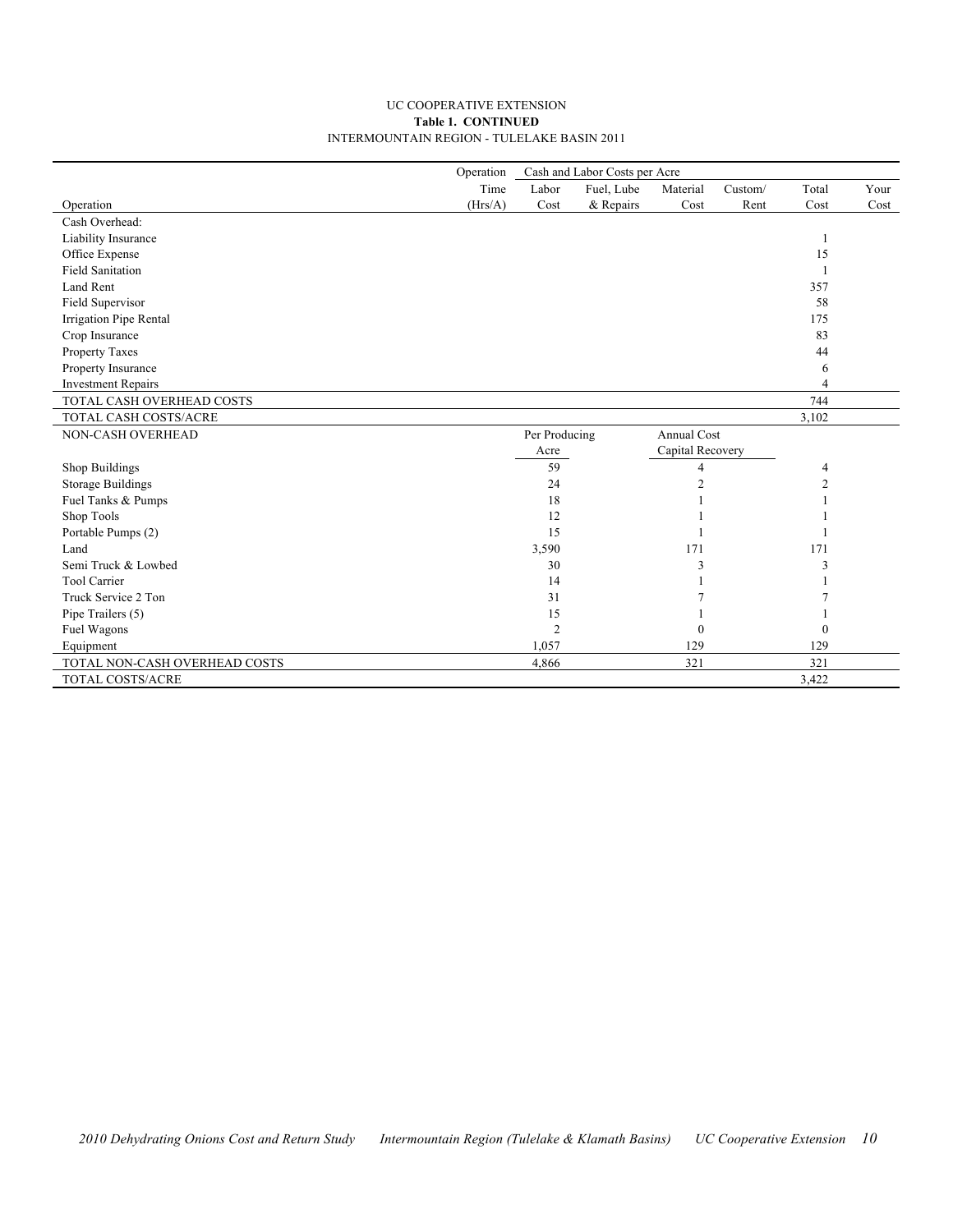|                                               | Quantity/ |                  | Price or  | Value or         | Your |
|-----------------------------------------------|-----------|------------------|-----------|------------------|------|
|                                               | Acre      | Unit             | Cost/Unit | Cost/Acre        | Cost |
| <b>GROSS RETURNS</b>                          |           |                  |           |                  |      |
| Onions                                        | 480       | cwt              | 6.00      | 2,880            |      |
| Incentive                                     | 480       | cwt              | 0.30      | 144              |      |
| TOTAL GROSS RETURNS                           |           |                  |           | 3,024            |      |
| OPERATING COSTS                               |           |                  |           |                  |      |
| Irrigation:                                   |           |                  |           |                  |      |
| Water (crop season $33.36$ acin + other)      | 34.39     | acin             | 6.24      | 215              |      |
| Seed:                                         |           |                  |           |                  |      |
| Wheatgrass                                    | 0.14      | 1b               | 1.30      | $\boldsymbol{0}$ |      |
| Fertilizer:                                   |           |                  |           |                  |      |
| $10 - 34 - 0$                                 | 40.00     | gal              | 2.68      | 107              |      |
| $16 - 20 - 0$                                 | 80.00     | lb N             | 1.66      | 133              |      |
| UN32                                          | 15.00     | gal              | 5.42      | 81               |      |
| APS                                           | 10.00     | gal              | 2.56      | 26               |      |
| $21 - 0 - 0 - 24$                             | 400.00    | 1b               | 0.18      | 72               |      |
| Insecticide:                                  |           |                  |           |                  |      |
| Lorsban 15G                                   | 6.70      | 1b               | 1.96      | 13               |      |
| Lannate LV                                    | 6.00      | pint             | 6.85      | 41               |      |
| Movento                                       | 10.00     | floz             | 9.22      | 92               |      |
| Radiant SC                                    | 12.00     | floz             | 7.47      | 90               |      |
| <b>Custom/Contract:</b>                       |           |                  |           |                  |      |
| Air Application                               | 6.00      | acre             | 9.35      | 56               |      |
| Sort Onions                                   | 1.00      | acre             | 140.00    | 140              |      |
| Herbicide:                                    |           |                  |           |                  |      |
| Roundup Weathermax                            | 2.00      | pint             | 4.85      | 10               |      |
| Goal 2XL                                      | 10.50     | floz             | 0.86      | 9                |      |
| Prowl H <sub>2</sub> O                        | 3.00      | pint             | 5.17      | 16               |      |
| Outlook                                       | 20.90     | $_{\mbox{oz}}$   | 1.62      | 34               |      |
| Fusilade DX                                   | 10.00     | floz             | 2.68      | 27               |      |
| Fungicide:                                    |           |                  |           |                  |      |
| Folicur 3.6F                                  | 21.00     | floz             | 2.88      | 60               |      |
| Bravo Weatherstik                             | 3.00      | pint             | 5.29      | 16               |      |
| Quadris                                       | 8.00      | floz             | 3.11      | 25               |      |
| Manzate Flowable                              | 6.00      | pint             | 6.89      | 41               |      |
| Reason 500 SC                                 | 8.00      | floz             | 4.04      | 32               |      |
| Assessments:                                  |           |                  |           |                  |      |
| California Garlic & Onion Board (0.00625/cwt) | 480.00    | cwt              | 0.00      | 3                |      |
| Tulelake Growers Association                  | 1.00      | acre             | 2.50      | 3                |      |
| Inspection Fee                                | 1.00      | acre             | 7.50      | 8                |      |
| Labor (machine)                               | 8.49      | hrs              | 20.55     | 174              |      |
| Labor (non-machine)                           | 36.80     | $\,\mathrm{hrs}$ | 13.70     | 504              |      |
| Fuel - Gas                                    | 3.42      | gal              | 3.10      | 11               |      |
| Fuel - Diesel                                 | 61.59     | gal              | 2.67      | 164              |      |
| Lube                                          |           |                  |           | $26\,$           |      |
| Machinery repair                              |           |                  |           | 81               |      |
| Interest on operating capital $@$ 5.75%       |           |                  |           | 48               |      |
| TOTAL OPERATING COSTS/ACRE                    |           |                  |           | 2,358            |      |
| NET RETURNS ABOVE OPERATING COSTS             |           |                  |           | 666              |      |

#### UC COOPERATIVE EXTENSION **Table 2. COSTS AND RETURNS PER ACRE TO PRODUCE ONIONS FOR DEHYDRATING** INTERMOUNTAIN REGION - TULELAKE BASIN 2011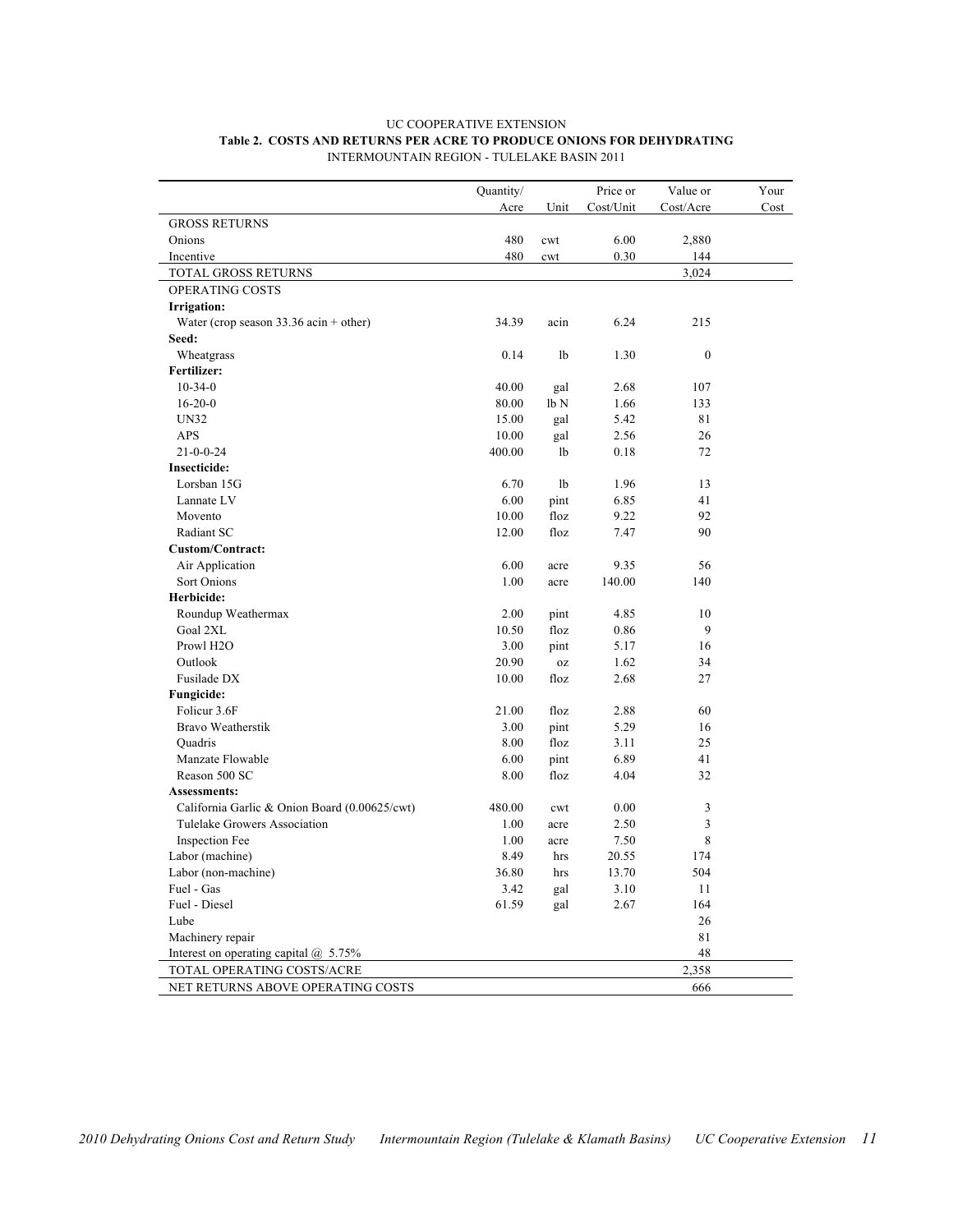#### UC COOPERATIVE EXTENSION **Table 2. CONTINUED** INTERMOUNTAIN REGION - TULELAKE BASIN 2011

|                                            | Quantity/ |      | Price or  | Value or       | Your |
|--------------------------------------------|-----------|------|-----------|----------------|------|
|                                            | Acre      | Unit | Cost/Unit | Cost/Acre      | Cost |
| <b>CASH OVERHEAD COSTS:</b>                |           |      |           |                |      |
| Liability Insurance                        |           |      |           | 1              |      |
| Office Expense                             |           |      |           | 15             |      |
| <b>Field Sanitation</b>                    |           |      |           | 1              |      |
| Land Rent                                  |           |      |           | 357            |      |
| Field Supervisor                           |           |      |           | 58             |      |
| Irrigation Pipe Rental                     |           |      |           | 175            |      |
| Crop Insurance                             |           |      |           | 83             |      |
| Property Taxes                             |           |      |           | 44             |      |
| Property Insurance                         |           |      |           | 6              |      |
| <b>Investment Repairs</b>                  |           |      |           | 4              |      |
| TOTAL CASH OVERHEAD COSTS/ACRE             |           |      |           | 744            |      |
| <b>TOTAL CASH COSTS/ACRE</b>               |           |      |           | 3,102          |      |
| NON-CASH OVERHEAD COSTS (Capital Recovery) |           |      |           |                |      |
| Shop Buildings                             |           |      |           | $\overline{4}$ |      |
| <b>Storage Buildings</b>                   |           |      |           | 2              |      |
| Fuel Tanks & Pumps                         |           |      |           |                |      |
| Shop Tools                                 |           |      |           | 1              |      |
| Portable Pumps (2)                         |           |      |           | 1              |      |
| Land                                       |           |      |           | 171            |      |
| Semi Truck & Lowbed                        |           |      |           | 3              |      |
| <b>Tool Carrier</b>                        |           |      |           | 1              |      |
| Truck Service 2 Ton                        |           |      |           | 7              |      |
| Pipe Trailers (5)                          |           |      |           |                |      |
| Fuel Wagons                                |           |      |           | $\theta$       |      |
| Equipment                                  |           |      |           | 129            |      |
| TOTAL NON-CASH OVERHEAD COSTS/ACRE         |           |      |           | 321            |      |
| TOTAL COSTS/ACRE                           |           |      |           | 3,423          |      |
| NET RETURNS ABOVE TOTAL COSTS              |           |      |           | $-399$         |      |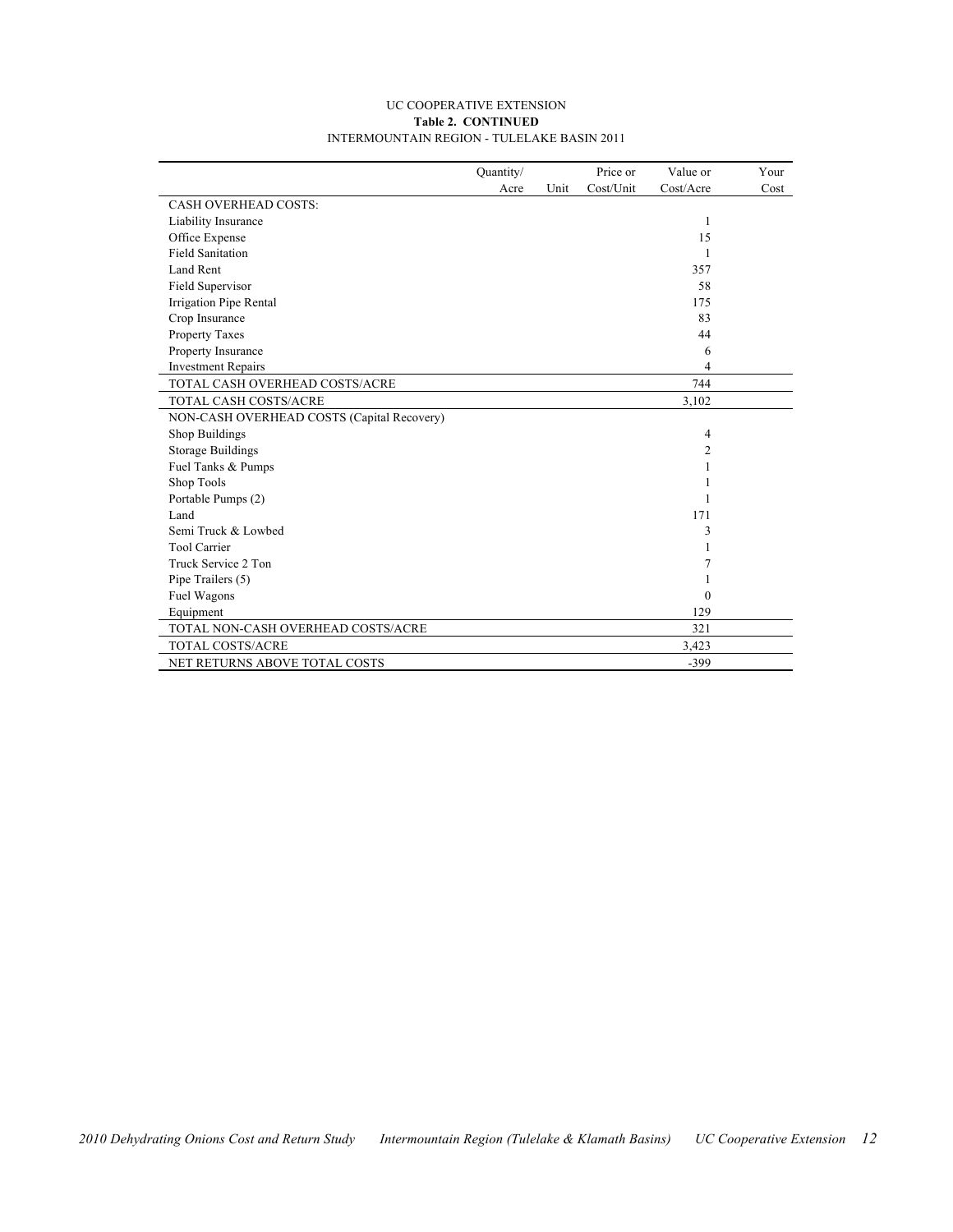#### UC COOPERATIVE EXTENSION **Table 3. MONTHLY CASH COSTS PER ACRE TO PRODUCE ONIONS FOR DEHYDRATING** INTERMOUNTAIN REGION - TULELAKE BASIN 2011

| Beginning NOV 10                                                           | <b>NOV</b>     | DEC                     | $_{\rm JAN}$   | FEB            | <b>MAR</b>     | APR        | MAY | <b>JUN</b>     | $\rm JUL$ | <b>AUG</b> | <b>SEP</b>              | OCT            | <b>TOTAL</b>    |
|----------------------------------------------------------------------------|----------------|-------------------------|----------------|----------------|----------------|------------|-----|----------------|-----------|------------|-------------------------|----------------|-----------------|
| Ending OCT 11                                                              | 10             | 10                      | 11             | 11             | 11             | 11         | 11  | 11             | 11        | 11         | 11                      | 11             |                 |
| Cultural:                                                                  |                |                         |                |                |                |            |     |                |           |            |                         |                |                 |
| Land Prep: Plow (80% of acres)                                             | 30             |                         |                |                |                |            |     |                |           |            |                         |                | 30              |
| Land Prep: Chisel (50% of acres)                                           |                |                         |                |                |                | 12         |     |                |           |            |                         |                | 12              |
| Buffer Area: Disc 2X, Plant Wheatgrass, Irrigate. (1% of acres)            |                |                         |                |                |                |            |     |                |           |            |                         |                | $\overline{1}$  |
| Land Prep: Rip $1.5X$ (60% of acres)                                       |                |                         |                |                |                | 26         |     |                |           |            |                         |                | 26              |
| Land Prep: Rotospike 1.5X                                                  |                |                         |                |                |                | 47         |     |                |           |            |                         |                | 47              |
| Land Prep: Pull Beds. Fertilize: (10-34-0, 16-20-0)                        |                |                         |                |                |                | 251        |     |                |           |            |                         |                | 251             |
| Land Prep: Shape Beds 1.5X                                                 |                |                         |                |                |                | 12         |     |                |           |            |                         |                | 12              |
| Irrigate: Set up Solid Set Sprinklers & Pumps                              |                |                         |                |                |                | $\sqrt{2}$ |     |                |           |            |                         |                | 2               |
| Land Prep: Roll Beds                                                       |                |                         |                |                |                | 10         |     |                |           |            |                         |                | 10              |
| TOTAL PREPLANT COSTS                                                       | 30             |                         |                |                |                | 361        |     |                |           |            |                         |                | 391             |
| Plant: Onions (seed furnished). Insecticide: (Lorsban). Disease: (Folicur) |                |                         |                |                |                | 96         |     |                |           |            |                         |                | 96              |
| *Irrigate: (water & labor)                                                 |                |                         |                |                |                | 167        | 47  |                | 30        |            | 43                      |                | 288             |
| Weed: @ crop preemergence (Roundup)                                        |                |                         |                |                |                | 19         |     |                |           |            |                         |                | 19              |
| Weed: (Goal, Prowl, Outlook) 2X. Irrigate: (water & labor)                 |                |                         |                |                |                |            | 49  | 49             |           |            |                         |                | 97              |
| Weed: Hand Hoe 2X                                                          |                |                         |                |                |                |            |     | 110            | 96        |            |                         |                | 206             |
| Fertilize: (UN32, APS). Irrigate: (water & labor)                          |                |                         |                |                |                |            |     | 132            |           |            |                         |                | 132             |
| Weed: Cultivate                                                            |                |                         |                |                |                |            |     | $\overline{7}$ |           |            |                         |                | $7\phantom{.0}$ |
| Weed: (Fusilade)                                                           |                |                         |                |                |                |            |     |                | 36        |            |                         |                | 36              |
| Fertilize: Topdress (21-0-0)                                               |                |                         |                |                |                |            |     |                | 82        |            |                         |                | $82\,$          |
| Insect: (Lannate). Fungicide: (Bravo). Irrigate: (water & labor)           |                |                         |                |                |                |            |     |                | 46        | 46         |                         |                | 92              |
| Insect: (Movento, Radiant) 2X                                              |                |                         |                |                |                |            |     |                | 100       |            | 100                     |                | 201             |
| Disease: (Quadris) (50% air, 50% chemigation)                              |                |                         |                |                |                |            |     |                |           | 30         |                         |                | 30              |
| Disease: (Manzate) 2X (50% air, 50% chemigation)                           |                |                         |                |                |                |            |     |                |           | 21         | 30                      |                | 51              |
| Irrigate: Take out pump and pipe                                           |                |                         |                |                |                |            |     |                |           |            | 41                      |                | 41              |
| Disease: (Reason) (50% air, 50% chemigation)                               |                |                         |                |                |                |            |     |                |           |            | 37                      |                | 37              |
| Pickup Use (6 pickups)                                                     | 3              | $\overline{\mathbf{3}}$ | 3              | 3              | 3              | 3          | 3   | 3              | 3         | 3          | $\overline{\mathbf{3}}$ | 3              | 41              |
| ATV Use (2 ATVs)                                                           |                | $\mathbf{1}$            |                | 1              |                |            |     |                |           |            |                         |                | 11              |
| TOTAL CULTURAL COSTS                                                       | $\overline{4}$ | $\overline{4}$          | $\overline{4}$ | $\overline{4}$ | $\overline{4}$ | 286        | 100 | 302            | 395       | 101        | 256                     | $\overline{4}$ | 1,465           |
| Harvest:                                                                   |                |                         |                |                |                |            |     |                |           |            |                         |                |                 |
| Cut Bed Sides                                                              |                |                         |                |                |                |            |     |                |           |            |                         | 6              | 6               |
| Top Onions 2.5X                                                            |                |                         |                |                |                |            |     |                |           |            |                         | 57             | 57              |
| Roll Onions                                                                |                |                         |                |                |                |            |     |                |           |            |                         | $\overline{4}$ |                 |
| Dig Onions & Windrow                                                       |                |                         |                |                |                |            |     |                |           |            |                         | 44             | 44              |
| Lift Out Onions & Sort                                                     |                |                         |                |                |                |            |     |                |           |            |                         | 188            | 188             |
| Field Haul Onions                                                          |                |                         |                |                |                |            |     |                |           |            |                         | 143            | 143             |
| TOTAL HARVEST COSTS                                                        |                |                         |                |                |                |            |     |                |           |            |                         | 440            | 440             |

\*Other irrigations are included with chemigations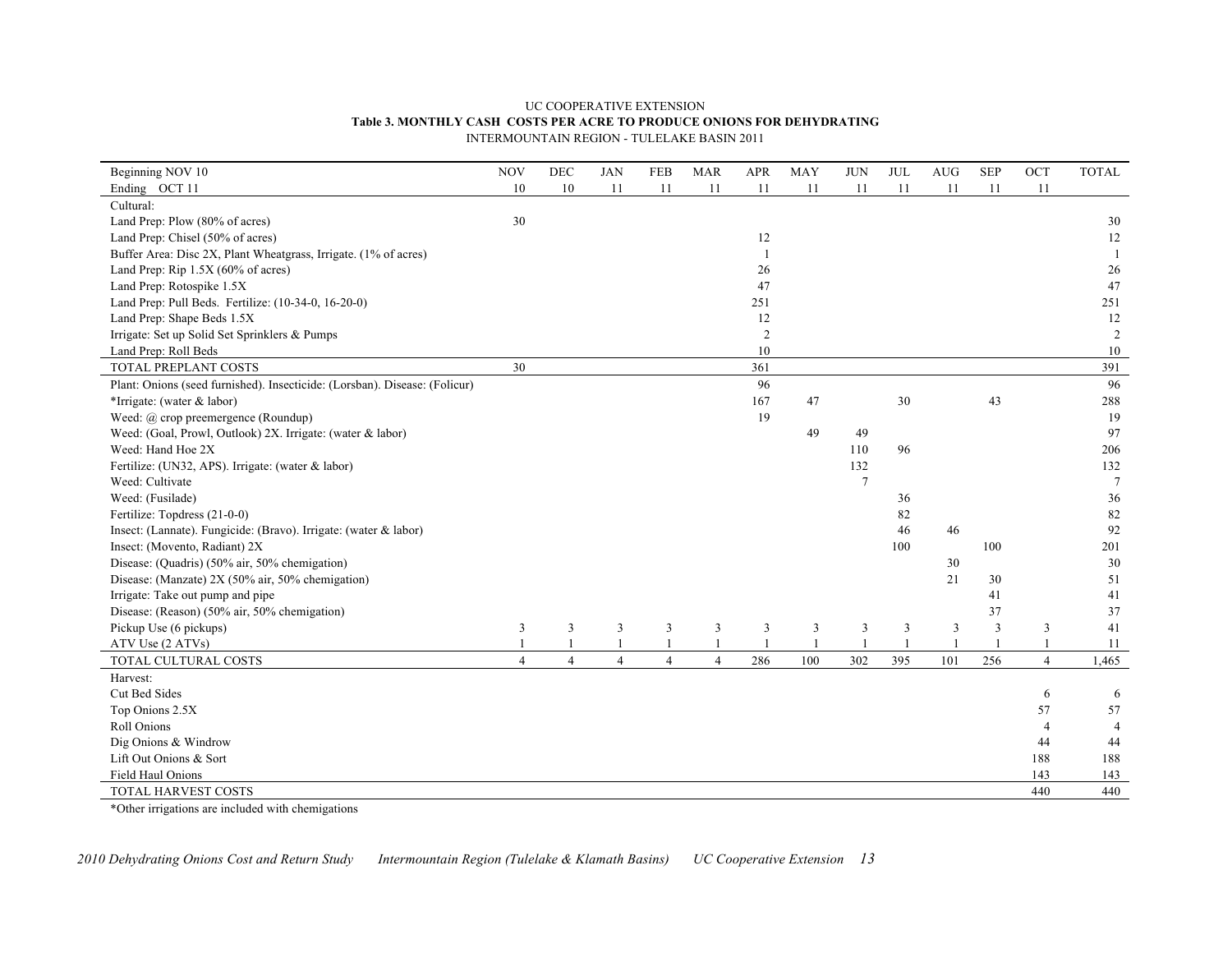#### UC COOPERATIVE EXTENSION **Table 3. CONTINUED** INTERMOUNTAIN REGION - TULELAKE BASIN 2011

| Beginning NOV 10                             | <b>NOV</b>     | DEC              | <b>JAN</b>     | <b>FEB</b>               | <b>MAR</b>     | <b>APR</b>       | MAY          | <b>JUN</b>     | JUL          | <b>AUG</b>   | <b>SEP</b>     | OCT            | <b>TOTAL</b> |
|----------------------------------------------|----------------|------------------|----------------|--------------------------|----------------|------------------|--------------|----------------|--------------|--------------|----------------|----------------|--------------|
| Ending OCT 11                                | 10             | 10               |                | 11                       | 11             | 11               | 11           | 11             | 11           | 11           | 11             | 11             |              |
| Assessments:                                 |                |                  |                |                          |                |                  |              |                |              |              |                |                |              |
| CGOB, TGA, Fees                              |                |                  |                |                          |                |                  |              |                |              |              |                | 13             | 13           |
| TOTAL ASSESSMENT COSTS                       |                |                  |                |                          |                |                  |              |                |              |              |                | 13             | 13           |
| Interest on operating capital $\omega$ 5.75% | $\overline{0}$ | $\overline{0}$   | $\theta$       | $\mathbf{0}$             | $\theta$       | 3                | 4            |                |              | 8            | 9              | 11             | 48           |
| TOTAL OPERATING COSTS/ACRE                   | 35             | 4                | 5              | $\overline{\phantom{0}}$ | 5              | 651              | 104          | 307            | 402          | 108          | 265            | 468            | 2,358        |
| <b>OVERHEAD:</b>                             |                |                  |                |                          |                |                  |              |                |              |              |                |                |              |
| Liability Insurance                          |                |                  |                |                          |                |                  |              |                |              |              |                |                |              |
| Office Expense                               |                |                  |                |                          |                |                  |              |                |              |              |                |                | 15           |
| <b>Field Sanitation</b>                      |                | $\overline{0}$   | $\mathbf{0}$   | $\mathbf{0}$             | $\mathbf{0}$   | $\boldsymbol{0}$ | $\mathbf{0}$ | $\mathbf{0}$   | $\mathbf{0}$ | $\mathbf{0}$ | $\mathbf{0}$   | $\theta$       |              |
| Land Rent                                    | 357            |                  |                |                          |                |                  |              |                |              |              |                |                | 357          |
| Field Supervisor                             |                | 5                | 5              | 5                        | 5              | 5                | 5            |                | 5            | 5            | 5              | 5              | 58           |
| Irrigation Pipe Rental                       | 15             | 15               | 15             | 15                       | 15             | 15               | 15           | 15             | 15           | 15           | 15             | 15             | 175          |
| Crop Insurance                               |                |                  |                |                          |                | 83               |              |                |              |              |                |                | 83           |
| Property Taxes                               |                |                  |                | 22                       |                |                  |              |                | 22           |              |                |                | 44           |
| Property Insurance                           |                |                  |                |                          |                |                  |              |                |              |              |                |                | 6            |
| <b>Investment Repairs</b>                    | $\overline{0}$ | $\boldsymbol{0}$ | $\overline{0}$ |                          | $\overline{0}$ | $\overline{0}$   | $\mathbf{0}$ | $\overline{0}$ | $\theta$     | $\mathbf{0}$ | $\overline{0}$ | $\overline{0}$ |              |
| TOTAL CASH OVERHEAD COSTS                    | 378            | 21               | 22             | 46                       | 21             | 104              | 21           | 21             | 46           | 21           | 21             | 21             | 744          |
| TOTAL CASH COSTS/ACRE                        | 412            | 26               | 27             | 50                       | 26             | 755              | 125          | 328            | 448          | 129          | 286            | 490            | 3,102        |

.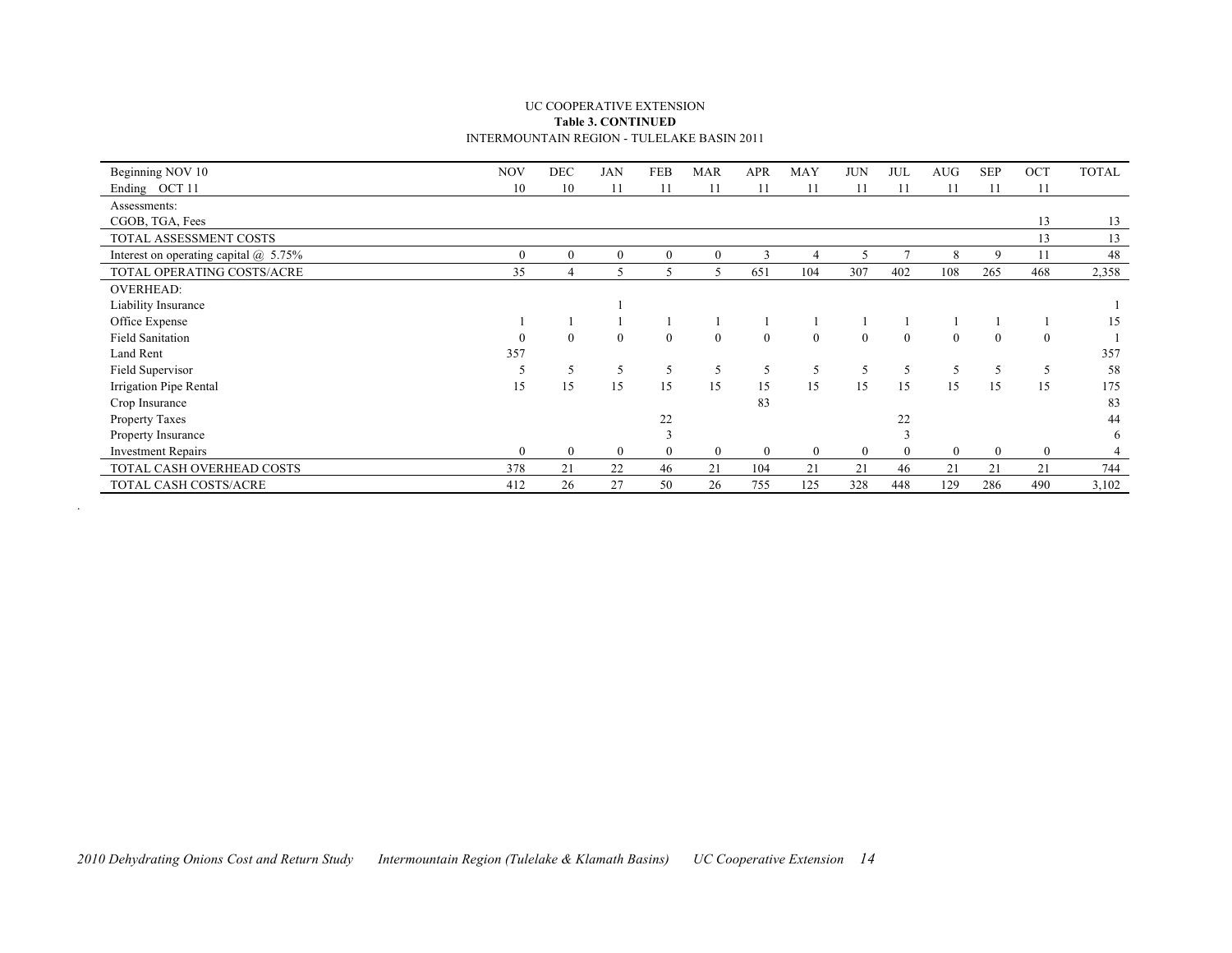#### UC COOPERATIVE EXTENSION **Table 4. RANGING ANALYSIS - ONIONS FOR DEHYDRATING** INTERMOUNTAIN REGION - TULELAKE BASIN 2011

#### COSTS PER ACRE AT VARYING YIELDS TO PRODUCE ONIONS FOR DEHYDRATING

|                                              |        |        |        | YIELD (cwt) |        |        |        |
|----------------------------------------------|--------|--------|--------|-------------|--------|--------|--------|
|                                              | 336.00 | 384.00 | 432.00 | 480.00      | 528.00 | 576.00 | 624.00 |
| <b>OPERATING COSTS/ACRE:</b>                 |        |        |        |             |        |        |        |
| Preplant Costs                               | 391    | 391    | 391    | 391         | 391    | 391    | 391    |
| Cultural Costs                               | 1,465  | 1,465  | 1,465  | 1,465       | 1,465  | 1,465  | 1,465  |
| <b>Harvest Costs</b>                         | 317    | 358    | 399    | 440         | 481    | 522    | 564    |
| Assessments                                  | 12     | 12     | 13     | 13          | 13     | 13     | 14     |
| Interest on operating capital $\omega$ 5.75% | 48     | 48     | 48     | 48          | 48     | 49     | 49     |
| TOTAL OPERATING COSTS/ACRE                   | 2,234  | 2,275  | 2,317  | 2,358       | 2,399  | 2,441  | 2,484  |
| <b>TOTAL OPERATING COSTS/cwt</b>             | 6.65   | 5.92   | 5.36   | 4.91        | 4.54   | 4.24   | 3.98   |
| <b>CASH OVERHEAD COSTS/ACRE</b>              | 743    | 743    | 743    | 744         | 744    | 744    | 744    |
| TOTAL CASH COSTS/ACRE                        | 2,977  | 3,018  | 3,060  | 3,102       | 3,143  | 3,185  | 3,228  |
| <b>TOTAL CASH COSTS/cwt</b>                  | 8.86   | 7.86   | 7.08   | 6.46        | 5.95   | 5.53   | 5.17   |
| NON-CASH OVERHEAD COSTS/ACRE                 | 308    | 313    | 317    | 321         | 325    | 328    | 331    |
| <b>TOTAL COSTS/ACRE</b>                      | 3,285  | 3,331  | 3,377  | 3,423       | 3,468  | 3,513  | 3,559  |
| <b>TOTAL COSTS/cwt</b>                       | 9.78   | 8.67   | 7.82   | 7.13        | 6.57   | 6.10   | 5.70   |

#### NET RETURNS PER ACRE ABOVE OPERATING COSTS

| Onions     | Incentive       |        | YIELD (cwt) |        |        |        |        |        |  |  |  |  |
|------------|-----------------|--------|-------------|--------|--------|--------|--------|--------|--|--|--|--|
| $\sqrt{\}$ | $\sqrt{\}$ /cwt | 336.00 | 384.00      | 432.00 | 480.00 | 528.00 | 576.00 | 624.00 |  |  |  |  |
| 4.20       | 0.30            | $-722$ | $-547$      | $-373$ | $-198$ | $-23$  | 151    | 324    |  |  |  |  |
| 4.80       | 0.30            | $-520$ | $-316$      | $-113$ | 90     | 294    | 497    | 699    |  |  |  |  |
| 5.40       | 0.30            | $-318$ | -86         | 146    | 378    | 611    | 843    | 1,073  |  |  |  |  |
| 6.00       | 0.30            | $-117$ | 145         | 405    | 666    | 928    | 1,188  | 1,448  |  |  |  |  |
| 6.60       | 0.30            | 85     | 375         | 664    | 954    | 1,245  | 1,534  | 1,822  |  |  |  |  |
| 7.20       | 0.30            | 286    | 605         | 923    | 1.242  | 1,561  | 1,879  | 2,196  |  |  |  |  |
| 7.80       | 0.30            | 488    | 836         | 1.183  | 1,530  | 1,878  | 2,225  | 2,571  |  |  |  |  |

#### NET RETURNS PER ACRE ABOVE CASH COSTS

| Onions            | Incentive           | YIELD (cwt) |          |          |        |        |        |        |  |
|-------------------|---------------------|-------------|----------|----------|--------|--------|--------|--------|--|
| $\sqrt{\text{c}}$ | $\sqrt{\text{cwt}}$ | 336.00      | 384.00   | 432.00   | 480.00 | 528.00 | 576.00 | 624.00 |  |
| 4.20              | 0.30                | $-1,465$    | $-1.290$ | $-1,116$ | $-942$ | $-767$ | $-593$ | $-420$ |  |
| 4.80              | 0.30                | $-1,263$    | $-1,059$ | $-856$   | $-654$ | $-450$ | $-247$ | $-45$  |  |
| 5.40              | 0.30                | $-1,061$    | $-829$   | $-597$   | $-366$ | $-133$ | 99     | 329    |  |
| 6.00              | 0.30                | $-860$      | $-598$   | $-338$   | $-78$  | 184    | 444    | 704    |  |
| 6.60              | 0.30                | $-658$      | $-368$   | $-79$    | 210    | 501    | 790    | 1,078  |  |
| 7.20              | 0.30                | $-457$      | $-138$   | 180      | 498    | 817    | 1,135  | 1,452  |  |
| 7.80              | 0.30                | $-255$      | 93       | 440      | 786    | 1.134  | 1.481  | 1,827  |  |

NET RETURNS PER ACRE ABOVE TOTAL COSTS

| Onions | Incentive           |          | YIELD (cwt) |          |          |          |        |        |  |  |
|--------|---------------------|----------|-------------|----------|----------|----------|--------|--------|--|--|
| S/cwt  | $\sqrt{\text{cwt}}$ | 336.00   | 384.00      | 432.00   | 480.00   | 528.00   | 576.00 | 624.00 |  |  |
| 4.20   | 0.30                | $-1.773$ | $-1.603$    | $-1.433$ | $-1.263$ | $-1.092$ | $-921$ | $-751$ |  |  |
| 4.80   | 0.30                | $-1,571$ | $-1,372$    | $-1,173$ | $-975$   | $-775$   | $-575$ | $-376$ |  |  |
| 5.40   | 0.30                | $-1,369$ | $-1,142$    | $-914$   | $-687$   | $-458$   | $-229$ | $-2$   |  |  |
| 6.00   | 0.30                | $-1.168$ | $-911$      | $-655$   | $-399$   | $-141$   | 116    | 373    |  |  |
| 6.60   | 0.30                | $-966$   | $-681$      | $-396$   | $-111$   | 176      | 462    | 747    |  |  |
| 7.20   | 0.30                | $-765$   | $-451$      | $-137$   | 177      | 492      | 807    | 1,121  |  |  |
| 7.80   | 0.30                | $-563$   | $-220$      | 123      | 465      | 809      | 1.153  | 1,496  |  |  |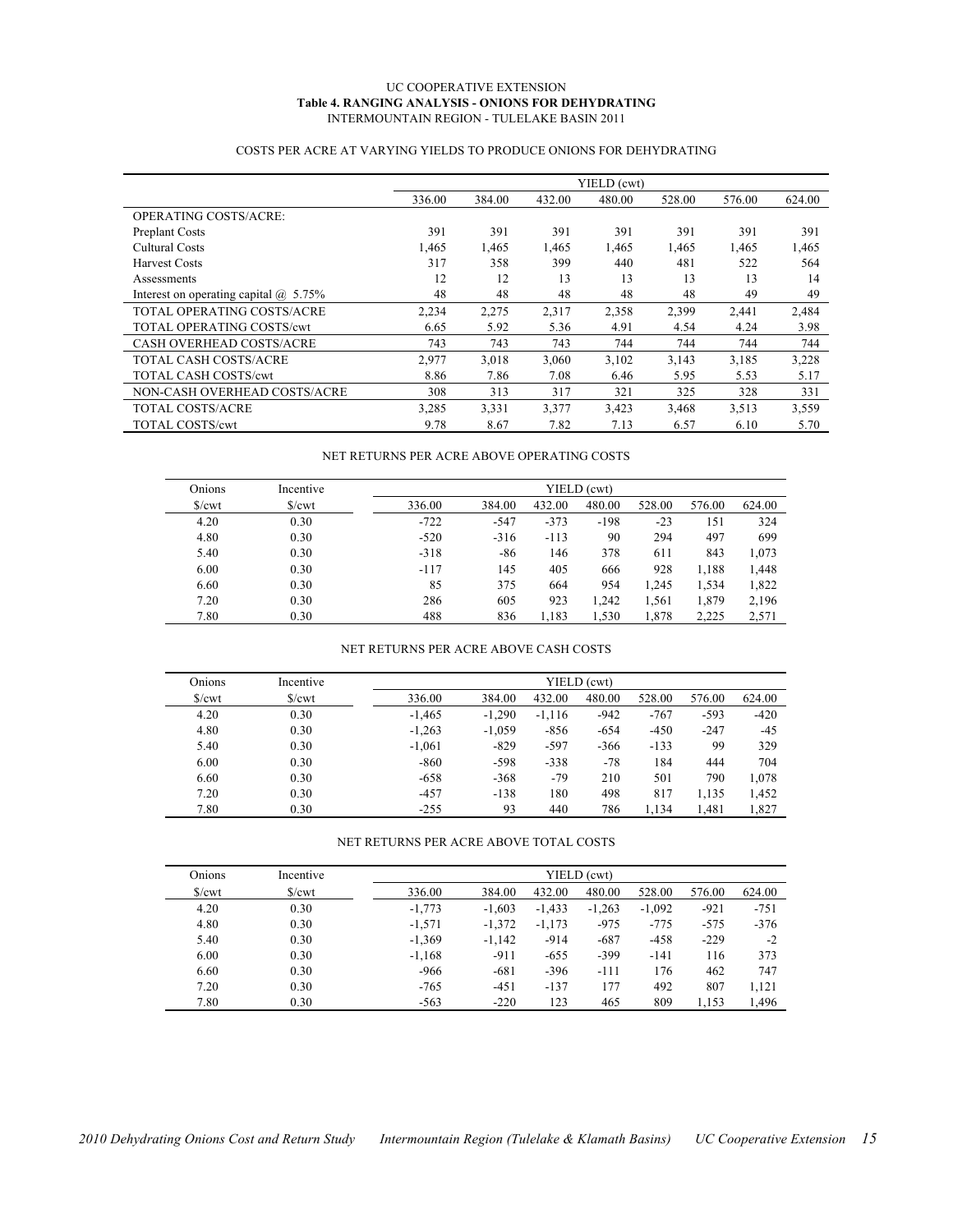#### UC COOPERATIVE EXTENSION **Table 5. WHOLE FARM ANNUAL EQUPMENT, INVESTMENT, AND BUSINESS OVERHEAD COSTS** INTERMOUNTAIN REGION - TULELAKE BASIN 2011

|    |                             |           |                          |         |          | Cash Overhead |        |         |
|----|-----------------------------|-----------|--------------------------|---------|----------|---------------|--------|---------|
|    |                             |           | Yrs                      | Salvage | Capital  | Insur-        |        |         |
| Yr | Description                 | Price     | Life                     | Value   | Recovery | ance          | Taxes  | Total   |
| 11 | 125HP 4WD Tractor           | 121,658   | $10\,$                   | 35,936  | 12,674   | 611           | 788    | 14,073  |
| 11 | 150HP 4WD Tractor           | 139,582   | 10                       | 41,230  | 14,541   | 701           | 904    | 16,146  |
| 11 | 175HP 4WD Tractor           | 145,586   | 10                       | 43,004  | 15,167   | 731           | 943    | 16,840  |
| 11 | 200HP 4WD Tractor           | 181,463   | 10                       | 53,601  | 18,904   | 911           | 1,175  | 20,990  |
| 11 | 225HP 4WD Tractor           | 209,983   | 10                       | 62,026  | 21,875   | 1,054         | 1,360  | 24,289  |
| 11 | 75HP 4WD Tractor            | 60,185    | 10                       | 17,778  | 6,270    | 302           | 390    | 6,962   |
| 11 | ATV#1                       | 7,800     | 5                        | 3,496   | 1,153    | 44            | 56     | 1,254   |
| 11 | ATV#2                       | 7,800     | 5                        | 3,496   | 1,153    | 44            | 56     | 1,254   |
| 11 | Bed Shaper - 6 Row 18'      | 30,000    | $10\,$                   | 5,305   | 3,411    | 137           | 177    | 3,725   |
| 11 | Chisel 20'                  | 29,877    | $10\,$                   | 5,283   | 3,397    | 136           | 176    | 3,709   |
| 11 | Cultivator-Sled 6 Row 18'   | 30,000    | $10\,$                   | 5,305   | 3,411    | 137           | 177    | 3,725   |
| 11 | Digger 4 Row Lifter         | 100,000   | 5                        | 17,684  | 11,371   | 456           | 588    | 12,416  |
| 11 | Digger 2 Row #1             | 70,000    | 5                        | 4,946   | 15,157   | 290           | 375    | 15,822  |
| 11 | Disc Finish 25'             | 44,743    | 10                       | 7,912   | 5,088    | 204           | 263    | 5,555   |
| 11 | Fertilizer Applicator 6 Row | 51,864    | 10                       | 9,172   | 5,898    | 237           | 305    | 6,439   |
| 11 | Flat Roller 18'             | 14,827    | $10\,$                   | 2,622   | 1,686    | 68            | 87     | 1,841   |
| 11 | Grain Drill 15'             | 17,285    | $\tau$                   | 4,410   | 2,414    | 84            | 108    | 2,607   |
| 11 | Lister 6 Row 18'            | 21,158    | 5                        | 6,892   | 3,600    | 109           | 140    | 3,849   |
| 11 | Mower Flail 18'             | 55,000    | $10\,$                   | 9,726   | 6,254    | 251           | 324    | 6,829   |
| 11 | Pickup 1/2 Ton #1           | 23,684    | 5                        | 10,615  | 3,502    | 133           | 172    | 3,806   |
| 11 | Pickup 1/2 Ton #2           | 23,684    | 5                        | 10,615  | 3,502    | 133           | 172    | 3,806   |
| 11 | Pickup 1/2 Ton #3           | 23,684    | 5                        | 10,615  | 3,502    | 133           | 172    | 3,806   |
| 11 | Pickup 1/2 Ton #4           | 23,684    | 5                        | 10,615  | 3,502    | 133           | 172    | 3,806   |
| 11 | Pickup 3/4 Ton #1           | 28,431    | 5                        | 12,742  | 4,204    | 160           | 206    | 4,569   |
| 11 | Pickup 3/4 Ton #2           | 28,431    | 5                        | 12,742  | 4,204    | 160           | 206    | 4,569   |
| 11 | Planter-Vacuum 6 Row        | 80,000    | 10                       | 14,147  | 9,097    | 365           | 471    | 9,933   |
| 11 | Plow Rollover 18'           | 45,000    | 10                       | 7,958   | 5,117    | 205           | 265    | 5,587   |
| 11 | Ripper 14'                  | 30,411    | $10\,$                   | 5,378   | 3,458    | 139           | 179    | 3,776   |
| 11 | Rotospike 18'               | 65,000    | $10\,$                   | 11,495  | 7,391    | 296           | 382    | 8,070   |
| 11 | Saddle Tank 300 gal         | 2,619     | $10\,$                   | 463     | 298      | 12            | 15     | 325     |
| 11 | Side Cutter 6 Row 18'       | 12,000    | 5                        | 3,909   | 2,042    | 62            | 80     | 2,183   |
|    | <b>TOTAL</b>                | 1,725,439 | $\overline{\phantom{a}}$ | 451,118 | 203,245  | 8,434         | 10,883 | 222,562 |
|    | 55% of New Cost*            | 948,991   | $\blacksquare$           | 248,115 | 111,785  | 4,639         | 5,986  | 122,409 |

#### ANNUAL EQUIPMENT COSTS

\*Used to reflect a mix of new and used equipment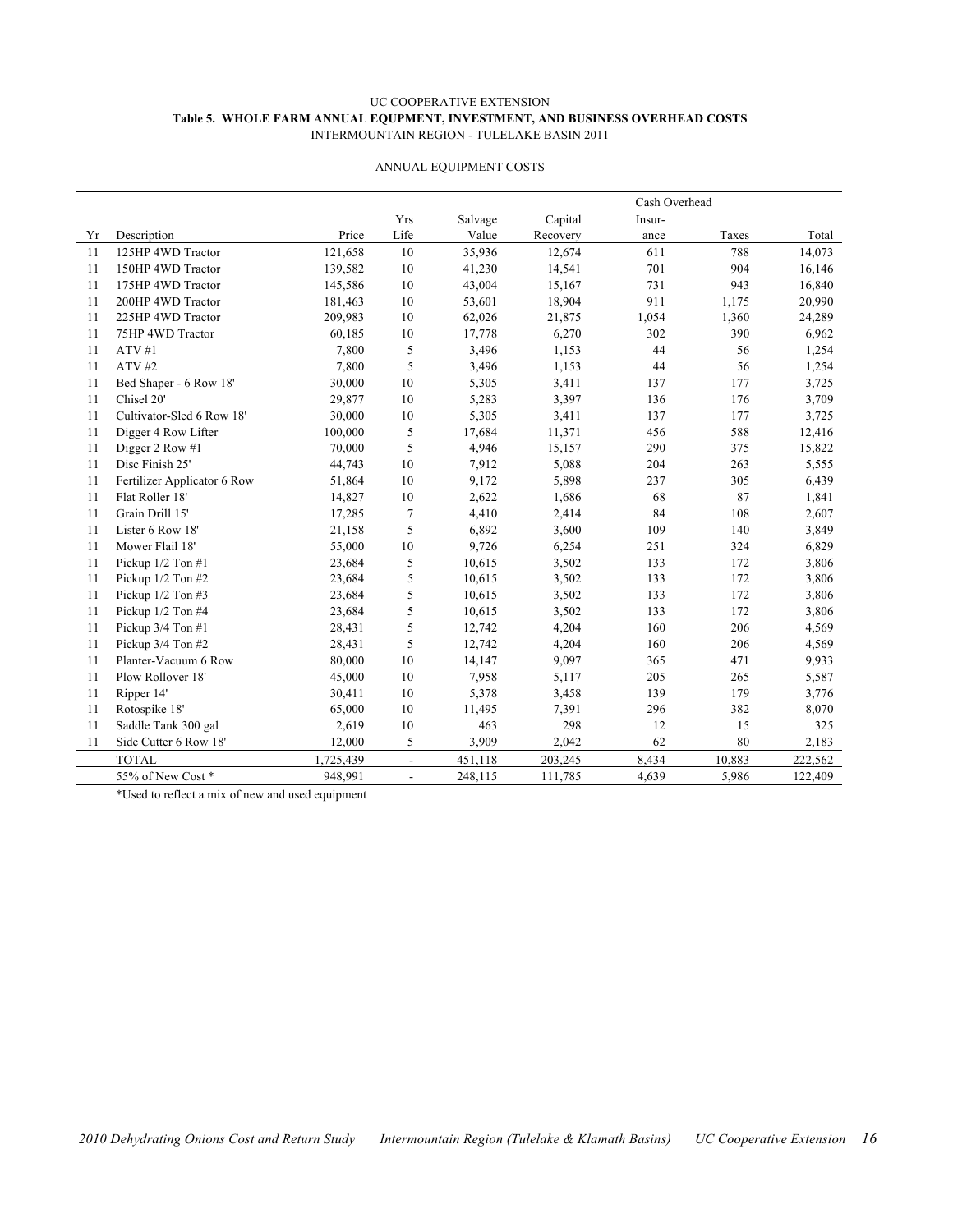#### UC COOPERATIVE EXTENSION **Table 5. CONTINUED** INTERMOUNTAIN REGION - TULELAKE BASIN 2011

|                         |         |      |         |          | Cash Overhead |       |          |        |
|-------------------------|---------|------|---------|----------|---------------|-------|----------|--------|
|                         |         | Yrs  | Salvage | Capital  | Insur-        |       |          |        |
| Description             | Price   | Life | Value   | Recovery | ance          | Taxes | Repairs  | Total  |
| Fuel Tanks & Pumps      | 25,867  | 20   | 2,587   | 1,952    | 110           | 142   | 517      | 2,721  |
| Fuel Wagons             | 2.840   | 10   | 284     | 341      | 12            | 16    | 56       | 424    |
| Land                    | 140,000 | 20   | 140,000 | 6,650    | $\mathbf{0}$  | 1,400 | $\theta$ | 8,050  |
| Pipe Trailers (5)       | 21,500  | 10   | 2,150   | 2,578    | 92            | 118   | 430      | 3,218  |
| Portable Pump (2)       | 22,010  | 20   | 2,201   | 1,661    | 94            | 121   | 440      | 2,315  |
| Semi Truck & Lowbed     | 42,626  | 15   | 4,263   | 3,836    | 182           | 234   | 853      | 5,105  |
| Shop Building           | 85,052  | 25   | 8.505   | 5.700    | 363           | 468   | 1,707    | 8,237  |
| Shop Tools              | 17,047  | 20   | 1,705   | 1,286    | 73            | 94    | 340      | 1,793  |
| Storage Building        | 34,309  | 20   | 3,430   | 2,588    | 146           | 189   | 686      | 3,609  |
| <b>Tool Carrier</b>     | 19.715  | 15   | 1,972   | 1,774    | 84            | 108   | 394      | 2,361  |
| Truck Service 2 Ton     | 45,490  | 5    | 4,549   | 9,607    | 194           | 250   | 910      | 10,961 |
| <b>TOTAL INVESTMENT</b> | 456.456 |      | 171.646 | 37,973   | 1,349         | 3,141 | 6,333    | 48,795 |

#### ANNUAL INVESTMENT COSTS

#### ANNUAL BUSINESS OVERHEAD COSTS

|                                   | Units/ |      | Price/ | Total   |
|-----------------------------------|--------|------|--------|---------|
| Description                       | Farm   | Unit | Unit   | Cost    |
| Crop Insurance (Onions)           | 195    | acre | 83.00  | 16,185  |
| <b>Field Sanitation (Toilets)</b> | 1,500  | acre | 1.23   | 1,845   |
| Field Supervisor                  | 1,500  | acre | 55.44  | 83,160  |
| Irrigation Pipe Rental            | 1,445  | acre | 175.00 | 252,875 |
| Land Rent (Onions)                | 160    | acre | 350.00 | 56,000  |
| Liability Insurance               | 1,500  | acre | 0.94   | 1,410   |
| Office Expense                    | 1,500  | acre | 14.83  | 22.245  |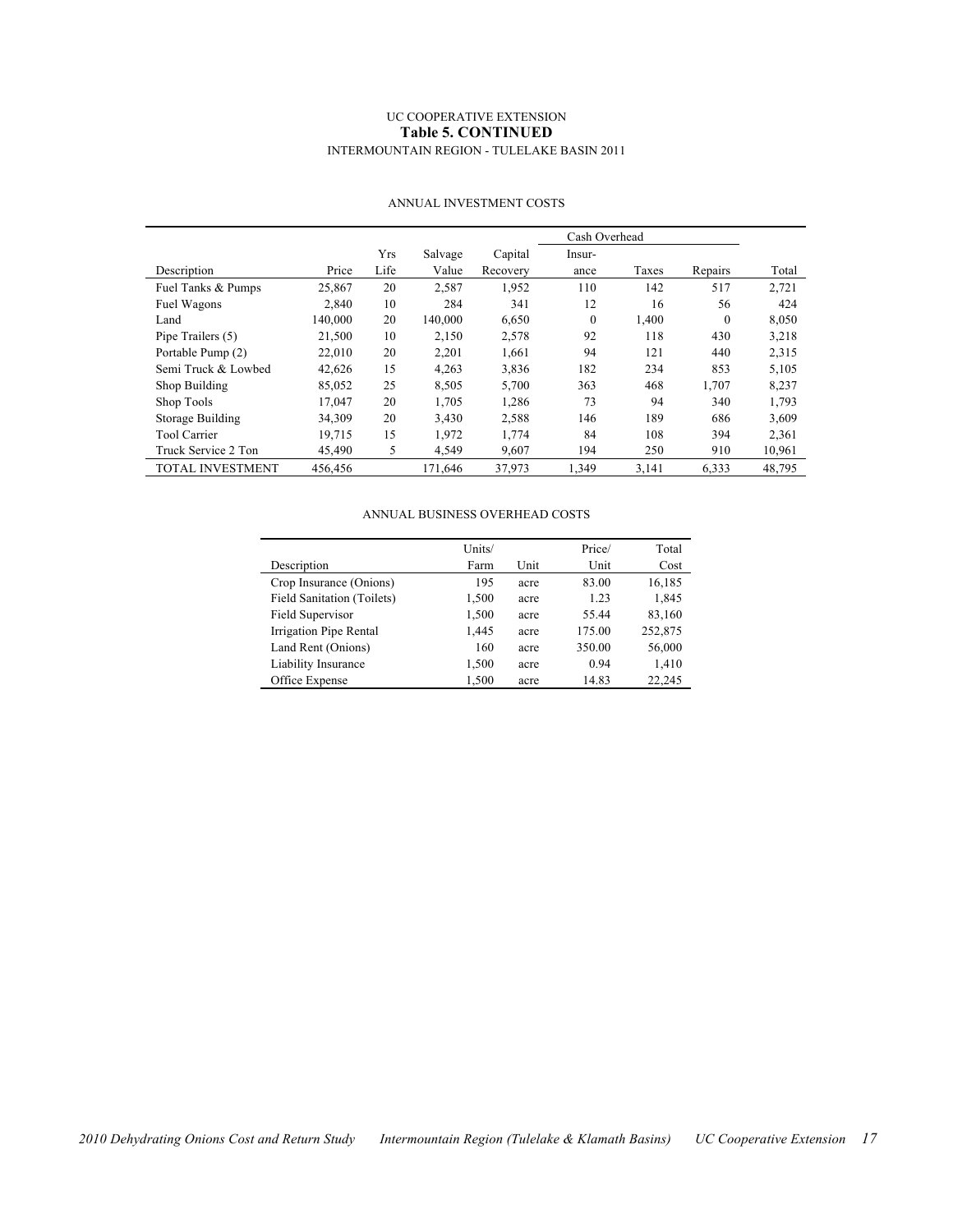#### UC COOPERATIVE EXTENSION **Table 6. HOURLY EQUIPMENT COSTS** INTERMOUNTAIN REGION-TULELAKE BASIN 2011

|    |                             | Actual |          | Cash Overhead |       |         | Operating |       |           |
|----|-----------------------------|--------|----------|---------------|-------|---------|-----------|-------|-----------|
|    |                             | Hours  | Capital  | Insur-        |       |         | Fuel &    | Total | Total     |
| Yr | Description                 | Used   | Recovery | ance          | Taxes | Repairs | Lube      | Oper. | Costs/Hr. |
| 11 | 125HP 4WD Tractor           | 1,600  | 4.36     | 0.21          | 0.27  | 2.96    | 22.27     | 25.23 | 30.07     |
| 11 | 150HP 4WD Tractor           | 1,600  | 5.00     | 0.24          | 0.31  | 3.40    | 26.73     | 30.13 | 35.68     |
| 11 | 175HP 4WD Tractor           | 1,600  | 5.21     | 0.25          | 0.32  | 3.55    | 31.18     | 34.73 | 40.51     |
| 11 | 200HP 4WD Tractor           | 1,600  | 6.50     | 0.31          | 0.40  | 4.43    | 35.64     | 40.07 | 47.28     |
| 11 | 225HP 4WD Tractor           | 1,601  | 7.52     | 0.36          | 0.47  | 5.12    | 40.09     | 45.21 | 53.56     |
| 11 | 75HP 4WD Tractor            | 1,599  | 2.16     | 0.10          | 0.13  | 1.47    | 11.31     | 12.78 | 15.17     |
| 11 | ATV#1                       | 285    | 2.23     | 0.08          | 0.11  | 0.47    | 3.56      | 4.03  | 6.45      |
| 11 | ATV#2                       | 285    | 2.23     | 0.08          | 0.11  | 0.47    | 3.56      | 4.03  | 6.45      |
| 11 | Bed Shaper - 6 Row 18'      | 200    | 9.40     | 0.38          | 0.49  | 5.89    | 0.00      | 5.89  | 16.16     |
| 11 | Chisel 20'                  | 200    | 9.37     | 0.38          | 0.48  | 5.84    | 0.00      | 5.84  | 16.07     |
| 11 | Cultivator-Sled 6 Row 18'   | 200    | 9.36     | 0.38          | 0.48  | 5.89    | 0.00      | 5.89  | 16.11     |
| 11 | Digger 4 Row Lifter         | 250    | 25.04    | 1.00          | 1.30  | 14.49   | 0.00      | 14.49 | 41.83     |
| 11 | Digger 2 Row #1             | 250    | 33.38    | 0.64          | 0.83  | 7.85    | 0.00      | 7.85  | 42.70     |
| 11 | Disc Finish 25'             | 200    | 13.97    | 0.56          | 0.72  | 6.77    | $0.00\,$  | 6.77  | 22.02     |
| 11 | Fertilizer Applicator 6 Row | 200    | 27.13    | 1.09          | 1.40  | 18.41   | 0.00      | 18.41 | 48.03     |
| 11 | Flat Roller 18'             | 200    | 4.64     | 0.19          | 0.24  | 1.56    | 0.00      | 1.56  | 6.63      |
| 11 | Grain Drill 15'             | 214    | 6.20     | 0.22          | 0.28  | 4.48    | 0.00      | 4.48  | 11.18     |
| 11 | Lister 6 Row 18'            | 400    | 4.96     | 0.15          | 0.19  | 4.07    | 0.00      | 4.07  | 9.37      |
| 11 | Mower Flail 18'             | 200    | 17.16    | 0.69          | 0.89  | 21.26   | 0.00      | 21.26 | 40.00     |
| 11 | Pickup 1/2 Ton #1           | 285    | 6.76     | 0.26          | 0.33  | 1.41    | 5.87      | 7.28  | 14.63     |
| 11 | Pickup 1/2 Ton #2           | 285    | 6.76     | 0.26          | 0.33  | 1.41    | 5.87      | 7.28  | 14.63     |
| 11 | Pickup 1/2 Ton #3           | 285    | 6.76     | 0.26          | 0.33  | 1.41    | 5.87      | 7.28  | 14.63     |
| 11 | Pickup 1/2 Ton #4           | 285    | 6.76     | 0.26          | 0.33  | 1.41    | 5.87      | 7.28  | 14.63     |
| 11 | Pickup 3/4 Ton #1           | 285    | 8.11     | 0.31          | 0.40  | 1.70    | 7.04      | 8.74  | 17.56     |
| 11 | Pickup 3/4 Ton #2           | 285    | 8.11     | 0.31          | 0.40  | 1.70    | 7.04      | 8.74  | 17.56     |
| 11 | Planter-Vacuum 6 Row        | 150    | 33.40    | 1.34          | 1.73  | 20.21   | 0.00      | 20.21 | 56.68     |
| 11 | Plow Rollover 18'           | 200    | 14.07    | 0.56          | 0.73  | 11.68   | 0.00      | 11.68 | 27.04     |
| 11 | Ripper 14'                  | 200    | 9.51     | 0.38          | 0.49  | 6.36    | 0.00      | 6.36  | 16.74     |
| 11 | Rotospike 18'               | 150    | 27.10    | 1.09          | 1.40  | 17.83   | 0.00      | 17.83 | 47.42     |
| 11 | Saddle Tank 300 gal         | 150    | 1.10     | 0.04          | 0.06  | 0.65    | 0.00      | 0.65  | 1.85      |
| 11 | Side Cutter 6 Row 18'       | 400    | 2.81     | 0.08          | 0.11  | 2.31    | 0.00      | 2.31  | 5.31      |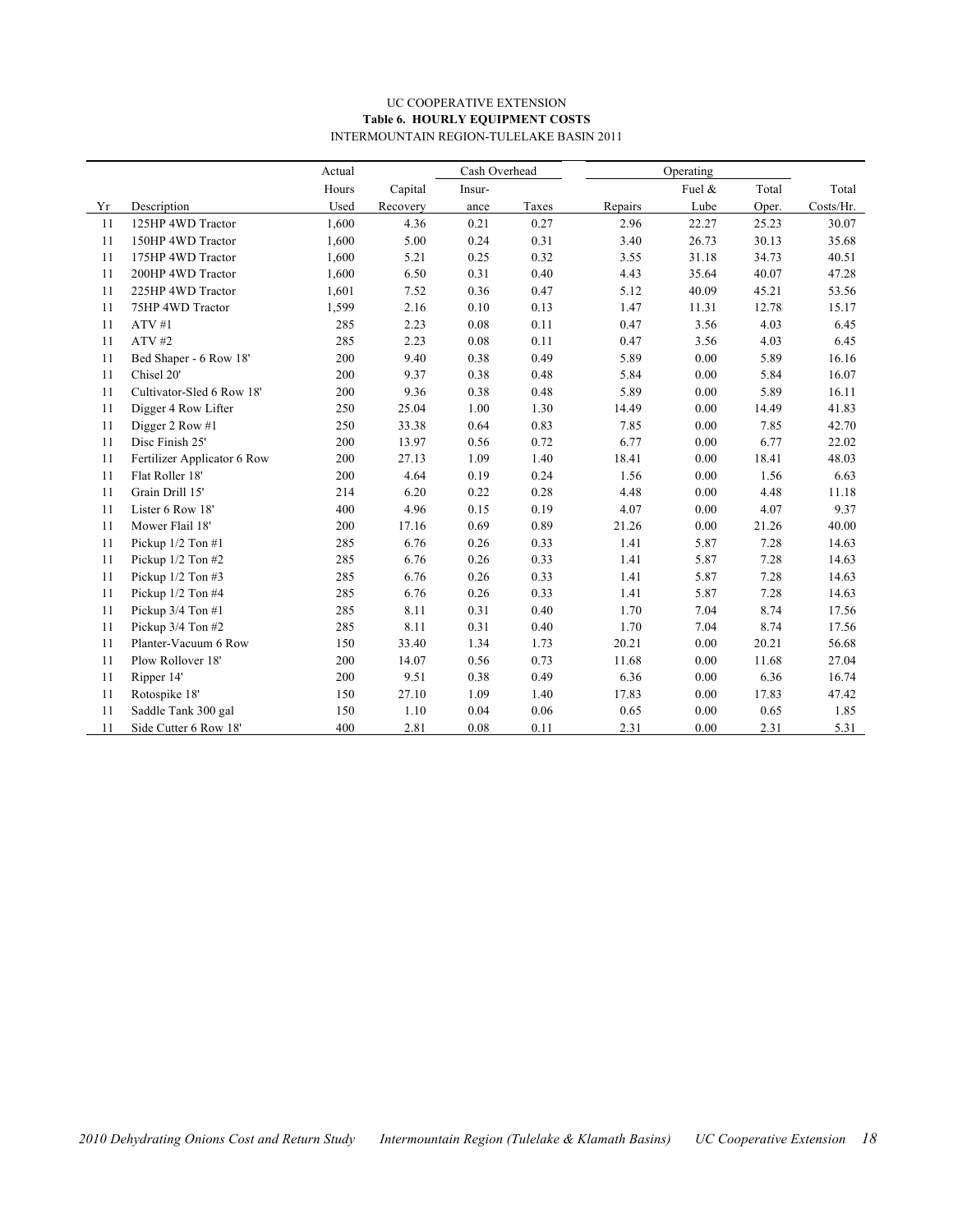#### UC COOPERATIVE EXTENSION **Table 7. COSTS AND RETURNS/BREAKEVEN ANALYSIS** INTERMOUNTAIN REGION - TULELAKE BASIN 2011

|        | 1. Gross | 2. Operating | 3. Net Returns | 4. Cash | 5. Net Returns | 6. Total | 7. Net Returns |
|--------|----------|--------------|----------------|---------|----------------|----------|----------------|
|        | Returns  | Costs        | Above Oper.    | Costs   | Above Cash     | Costs    | Above Total    |
| Crop   |          |              | Costs (1-2)    |         | $Costs(1-4)$   |          | Costs (1-6)    |
| Onions | 3.024    | 2.358        | 666            | 3.102   | -78            | 3.423    | $-399$         |

#### COSTS AND RETURNS - PER ACRE BASIS

#### COSTS AND RETURNS - TOTAL ACREAGE

|        | L. Gross | 2. Operating | 3. Net Returns | 4. Cash | 5. Net Returns | 6. Total | 7. Net Returns |
|--------|----------|--------------|----------------|---------|----------------|----------|----------------|
|        | Returns  | Costs        | Above Oper.    | Costs   | Above Cash     | Costs    | Above Total    |
| Crop   |          |              | $Costs(1-2)$   |         | Costs (1-4)    |          | Costs (1-6)    |
| Onions | 589.680  | 459.791      | 129.889        | 604.820 | $-15.140$      | 667.421  | $-77,741$      |
| TOTAL  | 589.680  | 459.791      | 129.889        | 604.820 | $-15.140$      | 667.421  | $-77,741$      |

#### BREAKEVEN PRICES PER YIELD UNIT

|        |              |       | Breakeven Price to Cover |                   |       |  |  |
|--------|--------------|-------|--------------------------|-------------------|-------|--|--|
|        | Base Yield   | Yield | Operating                | Cash              | Total |  |  |
| ™ROP   | (Units/Acre) | Units | Costs                    | Costs             | Costs |  |  |
|        |              |       |                          | \$ per Yield Unit |       |  |  |
| Onions | 480.00       | cwt   | 4.68                     | 615               | 6 79  |  |  |

#### BREAKEVEN YIELDS PER ACRE

|        |             |                  | Breakeven Yield to Cover |        |        |  |  |  |
|--------|-------------|------------------|--------------------------|--------|--------|--|--|--|
|        | Base Price  | Yield            | Operating                | Cash   | Total  |  |  |  |
| CROP   | $(S/U$ nit) | Units            | Costs                    | Costs  | Costs  |  |  |  |
|        |             | Yield Units/Acre |                          |        |        |  |  |  |
| Onions | 6.00        | cwt              | 374.30                   | 492.30 | 543.30 |  |  |  |